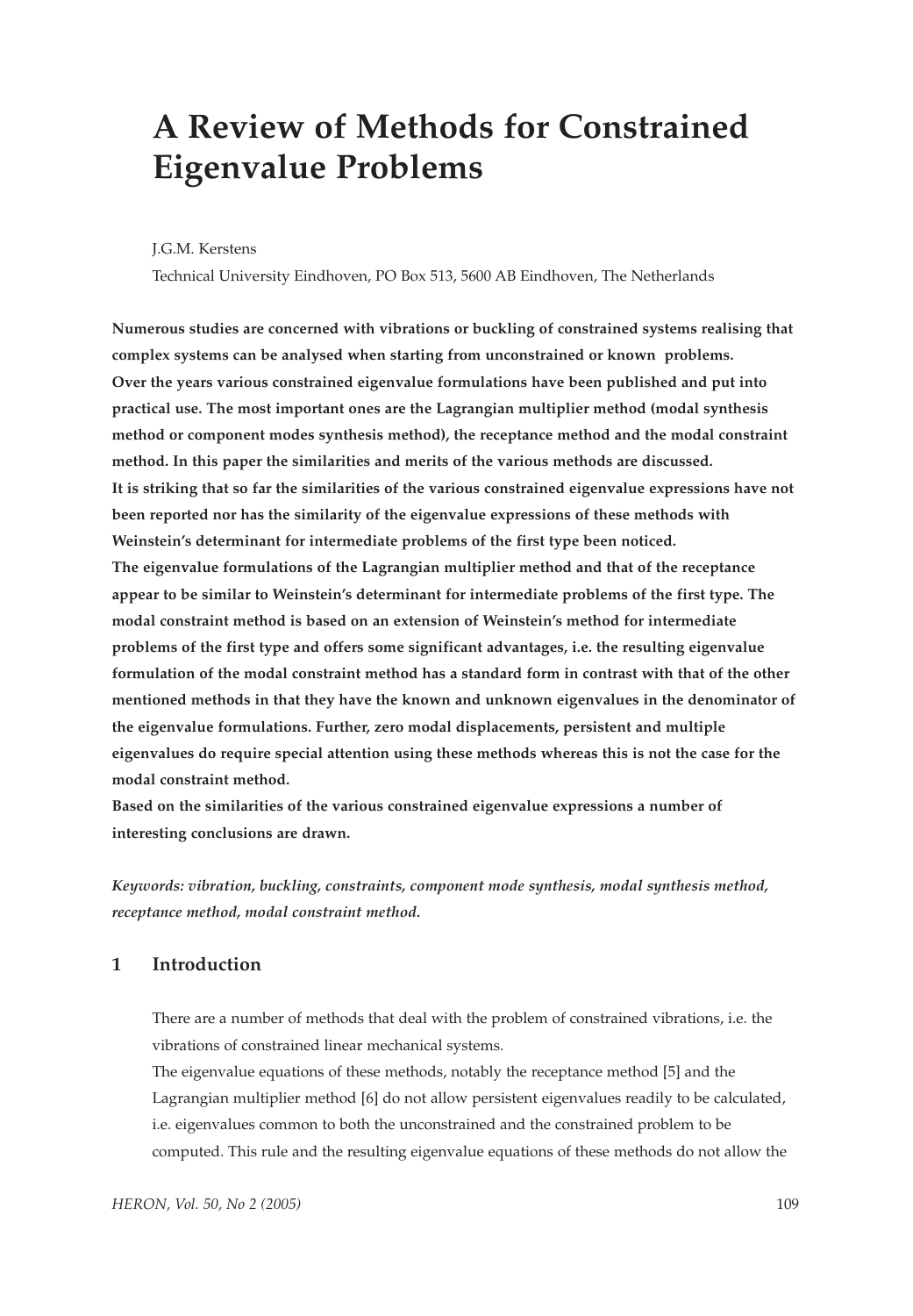use of standard numerical eigenvalue solvers. Here root finding procedures like the bi-section methods have to be applied. However persistent and multiple eigenvalues cannot be calculated using these methods. Some possible approaches to tackle these problems will be discussed. Furthermore, the eigenfunctions, i.e. the Lagrangian multipliers or receptances of these eigenvalue formulations do not directly allow constrained mode shapes to be evaluated. Notwithstanding these observations, the Lagrangian method [11-17] and the receptance method [18-23] are widely used without realising that both methods appear to be in essence similar. The modal constraint method has been developed starting from Weinstein's determinant of the first type and does not suffer from the abovementioned drawbacks [7-10].

There is a need to discuss the similarities, differences, merits and demerits of the various methods for constrained eigenvalue problems.

In section 2 the basics of the Lagrangian method will be presented resulting in an constrained eigenvalue expression. The drawbacks of this method will be summarised. Also the boundedness of eigenvalues is discussed.

Thereafter in section 3 the receptance method will be discussed. The constrained eigenvalue expression is similar to the one for the Lagrangian multiplier method altough both methods depart from entirely different approaches.

Then, in section 4 Weinstein's method of intermediate problems of the first type will be treated. It will be shown that the Lagrangian multiplier method and the receptance method that deal with constrained vibrating problems are in fact similar to Weinstein's method of the first type, i.e. their eigenvalue formulations have similar formulations. Weinstein's method is firmly based on the principles of differential operators and presents a stepping stone in the proof of the observed boundedness of constrained eigenvalues.

Weinstein's theory is based on arbitrary constraint functions. In section 5 a particular choice for these constraint functions will be given that relates to physical constraint conditions such as point supports.

Thereafter, in section 6 the modal constraint method based on a differential operator basis will be presented which allow persistent eigenvalues and also mode shapes to be established. Here it will be demonstrated how Lagrangian multipliers can be expanded into known quantities, which is the essence of the modal constraint method.

In section 7 the modal constraint method is treated in terms of energy functionals. It appears that the Lagrangian multipliers can be identified as the inner product of the constrained operator and the constraint functions.

In section 8 the similarities, differences, merits and demerits of constrained eigenvalue problems are summarised.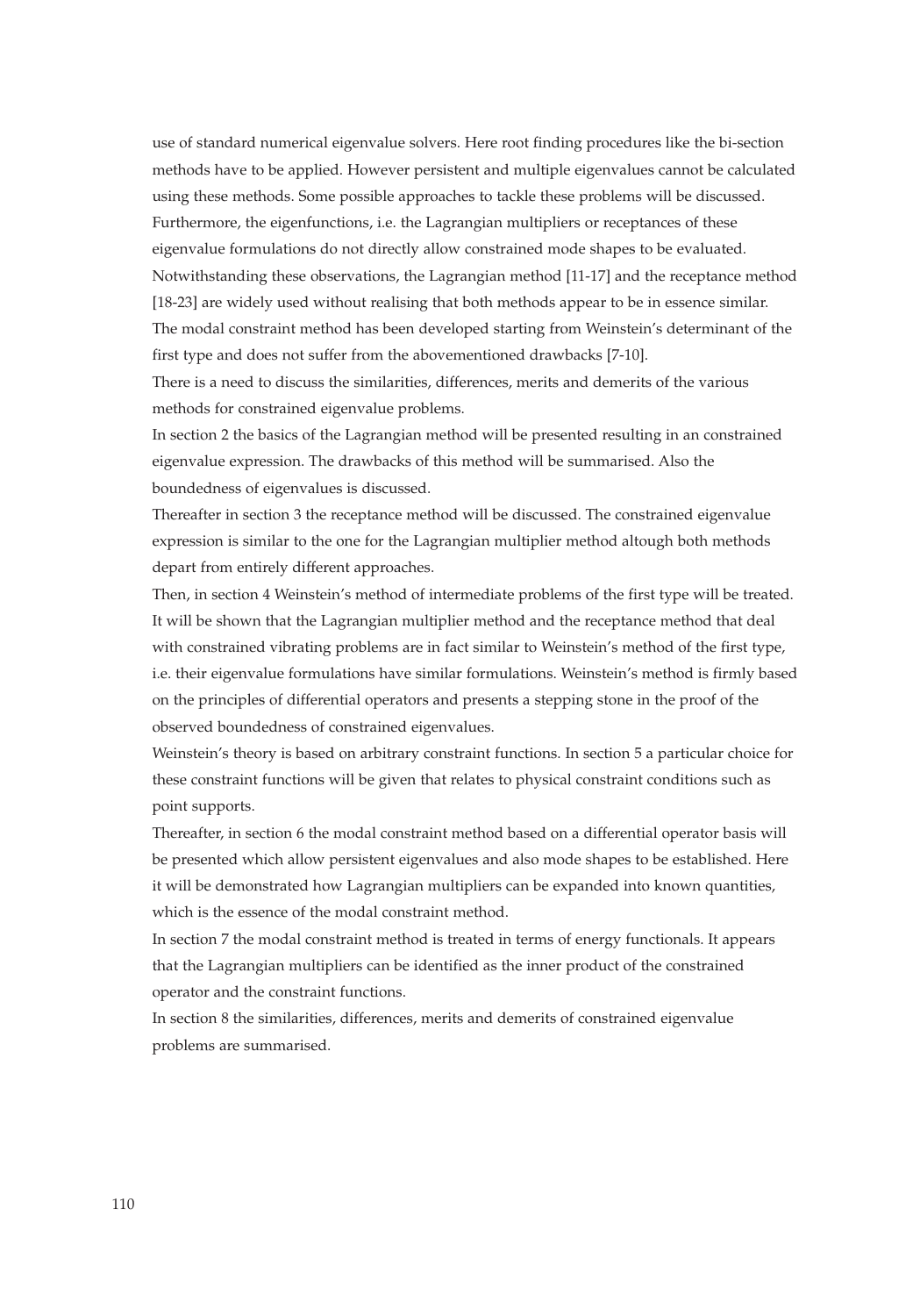## **2 The Lagrangian Multiplier Method**

#### *2.1 Introduction*

The treatment of the Lagrangian multiplier method by Dowell [6] has been inspired by the early work of Budianski and Hu [4]. The latter author treat buckling problems for constrained structures using Lagrangian multipliers. He also realised that this method can also be applied to free vibration problems.

The free vibrations of an arbitrary structure in terms of component modes are determined by the use of normal modes of an unconstrained structure.

This is achieved by enforcing continuity conditions using Lagrangian multipliers. Dowell regards the method as a constrained Rayleigh-Ritz method with constraint or continuity conditions.

It is well known that the Rayleigh-Ritz method provides upper bounds for the eigenvalues. From the results published it can be concluded that the Lagrangian multiplier method also referred to in the literature as component mode synthesis method or modal synthesis method provides upper bounds for a fixed number of constraints and lower bounds for a fixed number of component modes.

#### *2.2 Presentation of the method*

In order to derive the Lagrangian equations of motion first the potential and the kinetic energy expressions are given. For sufficiently small values of the generalised velocities  $\dot{q}_i$  the kinetic energy may be approximated by

$$
T = \frac{1}{2} \sum_{i=1}^{n} \sum_{j=1}^{n} \dot{q}_i \dot{q}_j M_{ij} \tag{1}
$$

where  $M_{ij}$  is the generalised mass coefficient and

$$
\dot{q}_i = \frac{\partial q_i}{\partial t} \tag{2}
$$

If the generalised coordinates  $q_i$  are also small the potential energy can be approximated by

$$
U = \frac{1}{2} \sum_{i=1}^{n} \sum_{j=1}^{n} q_i q_j K_{ij}
$$
 (3)

where  $K_{ij}$  is the generalised stiffness coefficient.

Dowell assumes *k* constraint conditions in the following form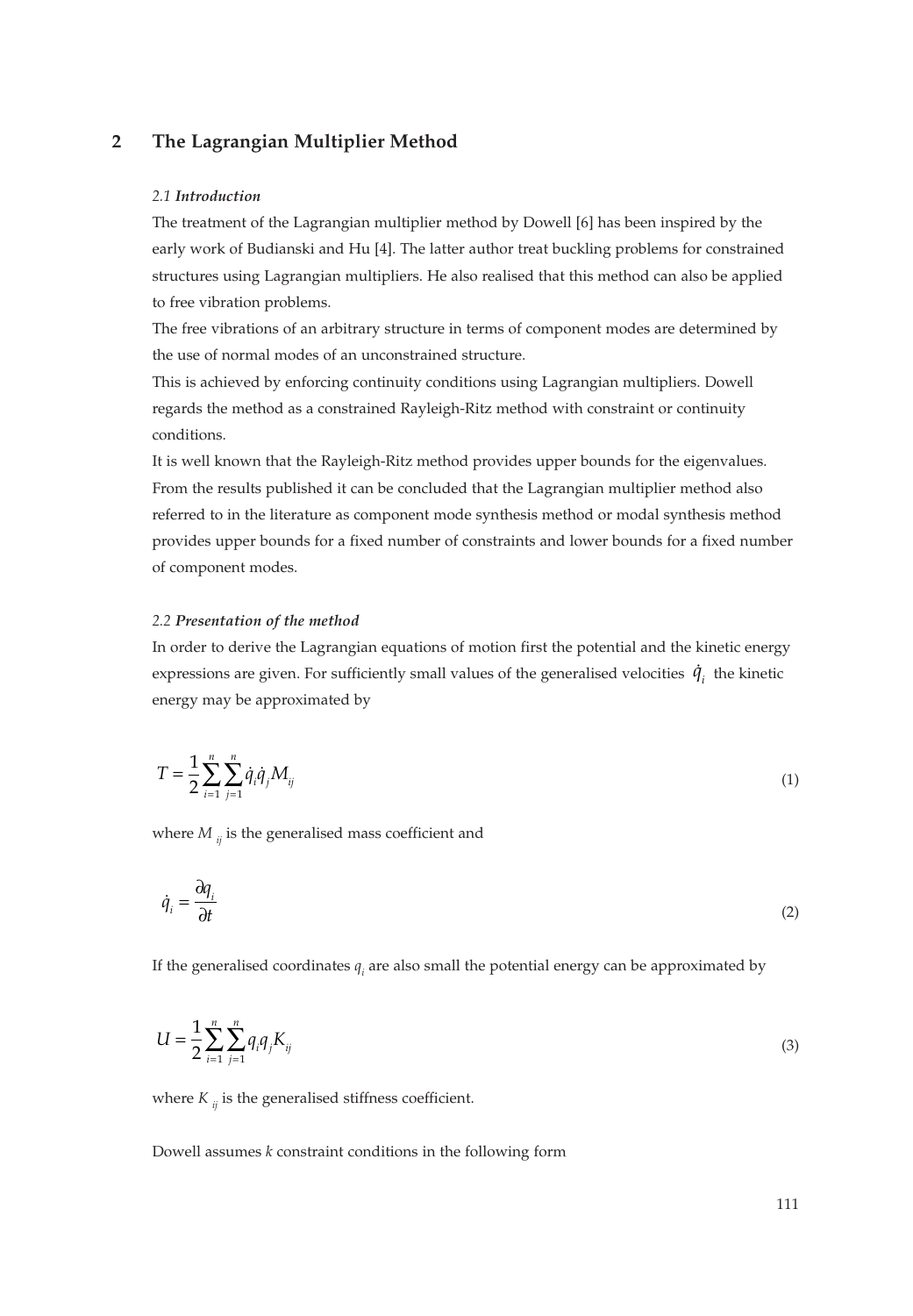$$
f_r \equiv \sum_{j=1}^{n} q_j a_{rj} = 0, r = 1, 2, ..., k
$$
\n(4)

The Lagrangian of the system is then

$$
L = T - U + \sum_{r=1}^{k} \theta_r f_r
$$
 (5)

where  $\theta_r$  is the Lagrangian multiplier associated with the constraint conditions.

The Lagrangian equations of motion are

$$
\frac{d}{dt}\frac{\partial L}{\partial \dot{q}_i} - \frac{\partial L}{\partial q_i} = 0, i = 1, 2, ..., n
$$
\n(6)

$$
\frac{\partial L}{\partial \theta_r} = 0, r = 1, 2, \dots, k \tag{7}
$$

Expressions (1) and (3) can be simplified if  $q_i$  are normal coordinates of the unconstrained system. In this case

$$
K_{ij} = \omega_i^2 M_i \delta_{ij}, i, j = 1, \dots, n
$$
\n<sup>(8)</sup>

$$
M_{ij} = M_i \delta_{ij}, i, j = 1, \dots, n
$$
\n<sup>(9)</sup>

where  $\delta_i$  is the Kronecker delta and  $\omega_i^2$  are the eigenfrequencies of the unconstrained structure. With these results the *i* th equation of motion for the constrained structure becomes

$$
M_i(\ddot{q}_i + \omega_i^2 q_i) - \sum_{s=1}^k \theta_s a_{si} = 0
$$
\n(10)

Let the constrained structure vibrate with a frequency  $\omega$ , the general coordinates  $q_i$  and the Lagrangian multiplier θ*<sup>s</sup>* in equation (5) are harmonic functions with frequency <sup>ω</sup> . Consequently the amplitude coefficients  $q_i$  can be expressed in terms of the Lagrangian multipliers  $\theta_s$  by means of equation (5) as follows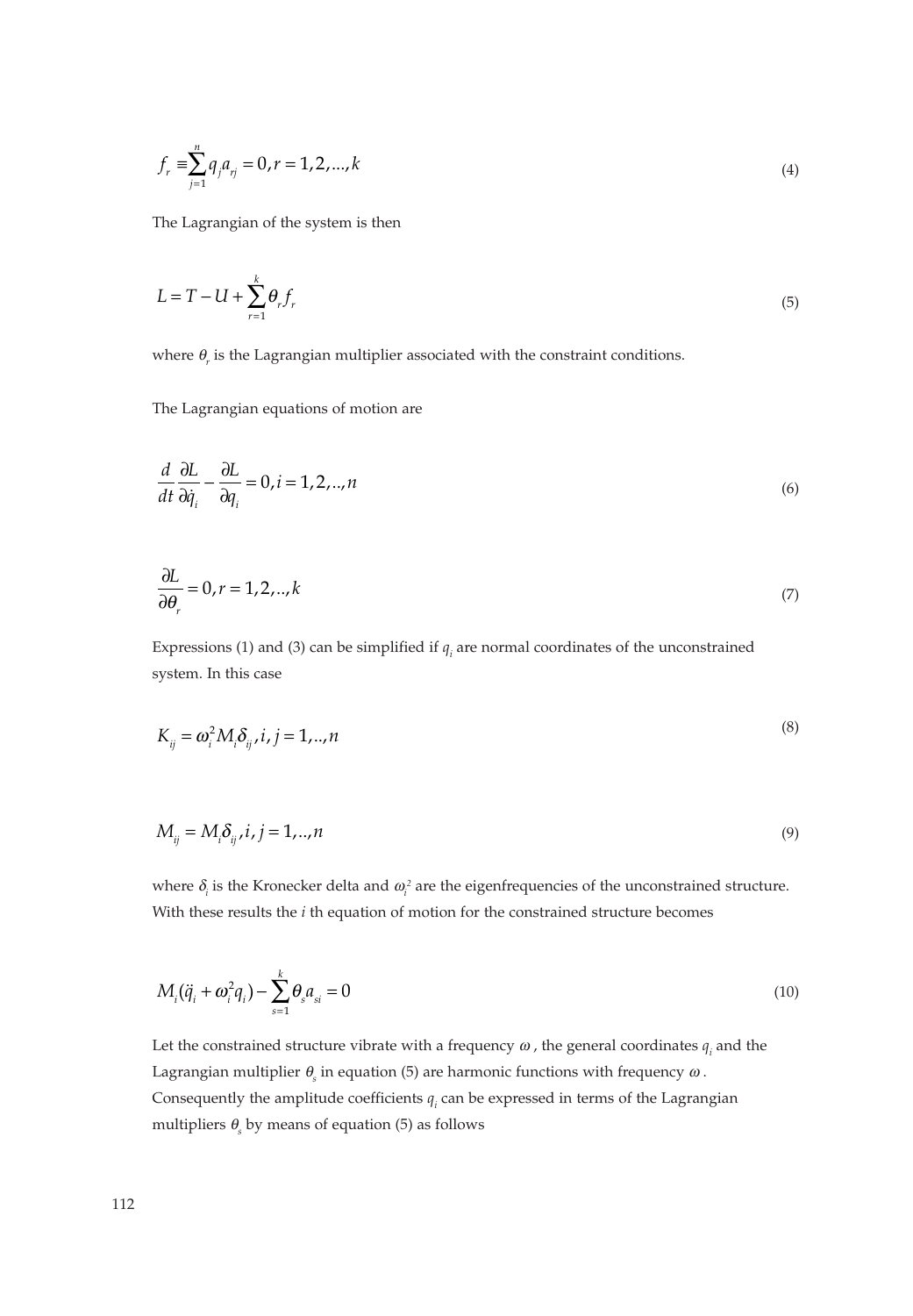$$
q_i = \sum_{s=1}^{k} \frac{\theta_s a_{si}}{M_i(\omega_i^2 - \omega^2)}, i = 1, 2,
$$
\n(11)

Substitution of the above equation into constraint condition (4) gives

$$
D_{rs} = \sum_{i=1}^{n} \frac{a_{si} \theta_{r} a_{ri}}{M_{i} (\omega_{i}^{2} - \omega^{2})} = 0
$$
\n(12)

The eigenvalue expression can be written as follows

$$
\det\{\sum_{i=1}^{n} \frac{a_{si} a_{ri}}{M_i(\omega_i^2 - \omega^2)}\} = 0
$$
\n(13)

Once the eigenvalues of the above equation are known the eigenvectors, i.e. the Lagrangian multipliers  $\theta_{s}$ , can be determined.

Substitution of these eigenvectors and associated eigenvalues into equation (4) gives the generalised *qi* associated with the eigenvalues of the constrained problem.

Finally, the mode shapes  $v_i$  of the constrained structure can be determined as follows

$$
v_i = \sum_{j=1}^n u_j q_j \tag{14}
$$

where  $u_i$  are the mode shapes of the unconstrained or unconstrained structure.

For adding supports to the unconstrained structure then coefficients  $a_{ri}$  can be determined as follows.

Suppose the structure is required to have *k* point supports, then for a two-dimensional problem

$$
v(x_r, y_r) = \sum_{j=1}^{n} u_j(x_r, y_r) q_j, r = 1, 2, ..., k
$$
\n(15)

Comparing the above result with that of equation (4) gives the following identity

$$
a_{rj} \equiv u_j(x_r, y_r)
$$

Note that the above method can also be applied when several unconstrained structures are coupled.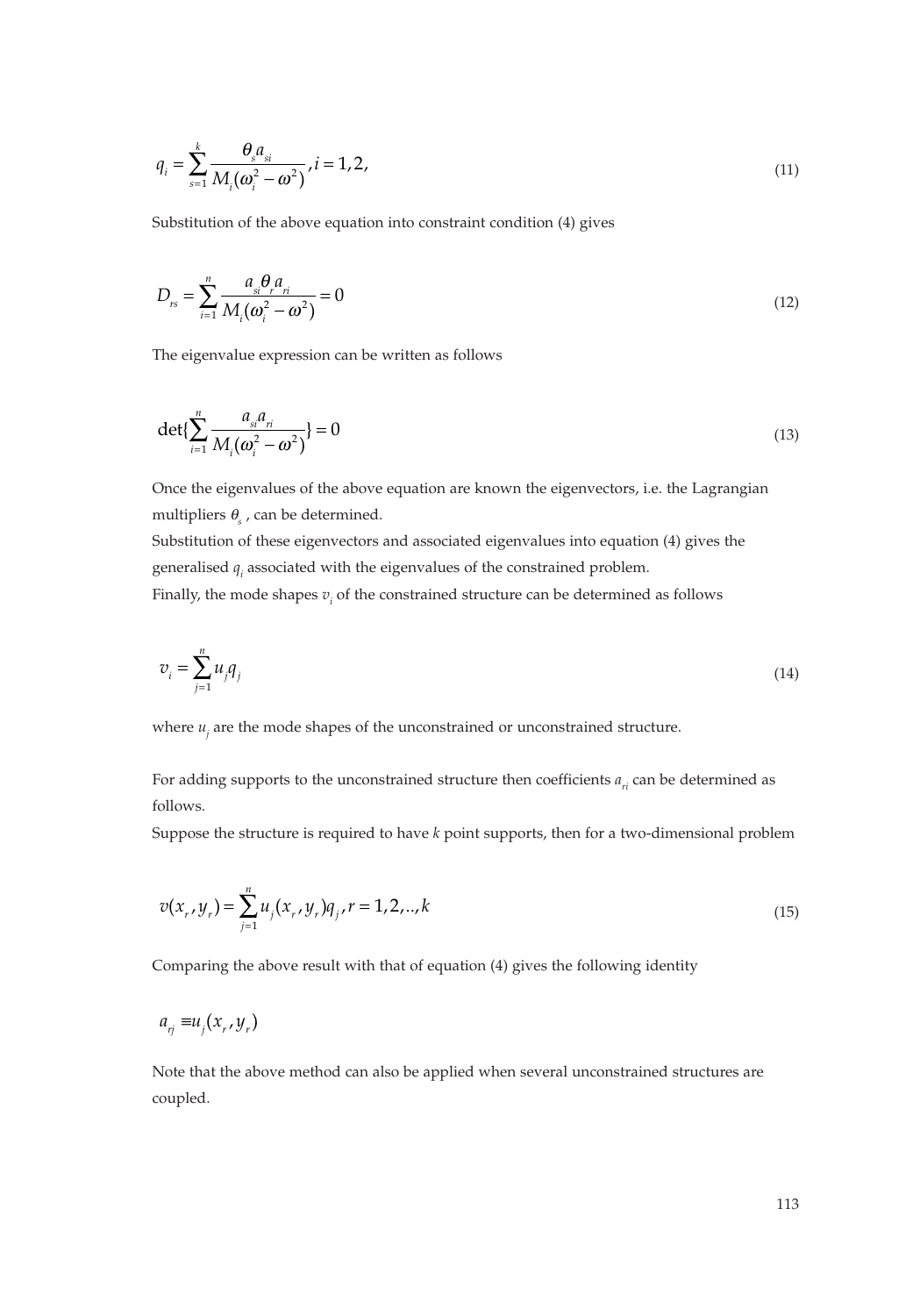In matrix form equation (13) can be written as follows

$$
\begin{bmatrix} a_{11} & a_{1n} \\ \vdots & \vdots \\ a_{k1} & a_{kn} \end{bmatrix} \begin{bmatrix} 1 & 0 & 0 \\ M_1(\lambda_1 - \lambda) & 0 & 0 \\ 0 & \vdots & 0 \\ 0 & 0 & \frac{1}{M_n(\lambda_n - \lambda)} \end{bmatrix} \begin{bmatrix} a_{11} & a_{1n} \\ \vdots & \vdots \\ a_{k1} & a_{kn} \end{bmatrix}^T \begin{bmatrix} \theta_1 \\ \vdots \\ \theta_k \end{bmatrix} = 0
$$

or

$$
\left[\mathbf{C}\frac{1}{\mathbf{M}_{diag}(\lambda_{diag}-\lambda\mathbf{I})}\mathbf{C}^{T}\right]\boldsymbol{\theta}=\mathbf{0}
$$
\n(16)

#### *2.3 Discussion*

The eigenvalue formulation of the Lagrangian multiplier method will present a difficulty when there is a number of eigenvalues, which are common to both the unconstrained and constrained problem, i.e. persistent eigenvalues.

As briefly touched on by Dowell [6], the associated elements have to be removed, such as the associated zero displacements (or rotations) and the persistent eigenvalues.

To solve the eigenvalue equation (16) a dedicated numerical solution procedure is required such as the root finding procedures like the bi-section methods. However, persistent eigenvalues stille pose a problem. One way of locating these eigenvalues is to plot the values of the determinant of equation (16). In cases where infinite values are obtained may point in the direction of existing persistent eigenvalues. Even when this is successful multiple eigenvalues cannot be found. Nowhere in the referenced literature these problems have been sufficiently addressed. Once the eigevalues are established eigenvectors consisting of Lagrangian multipliers can be obtained. Thereafter, the eigenvectors have to be transferred into displacement eigenvectors to plot mode shapes and/or to perform dynamic analyses. Standard numerical eigenvalue solution procedures are only suitable for the following types of eigenvalue formulations with symmetric matrices

 $Au - \lambda u = 0$  $Au - \lambda Bu = 0$ 

Another important point that is not mentioned in the vast literature about the component mode synthesis method is the fact that the column vectors in matrix **C***<sup>T</sup>* need to be linear independent, otherwise poor results may be obtained.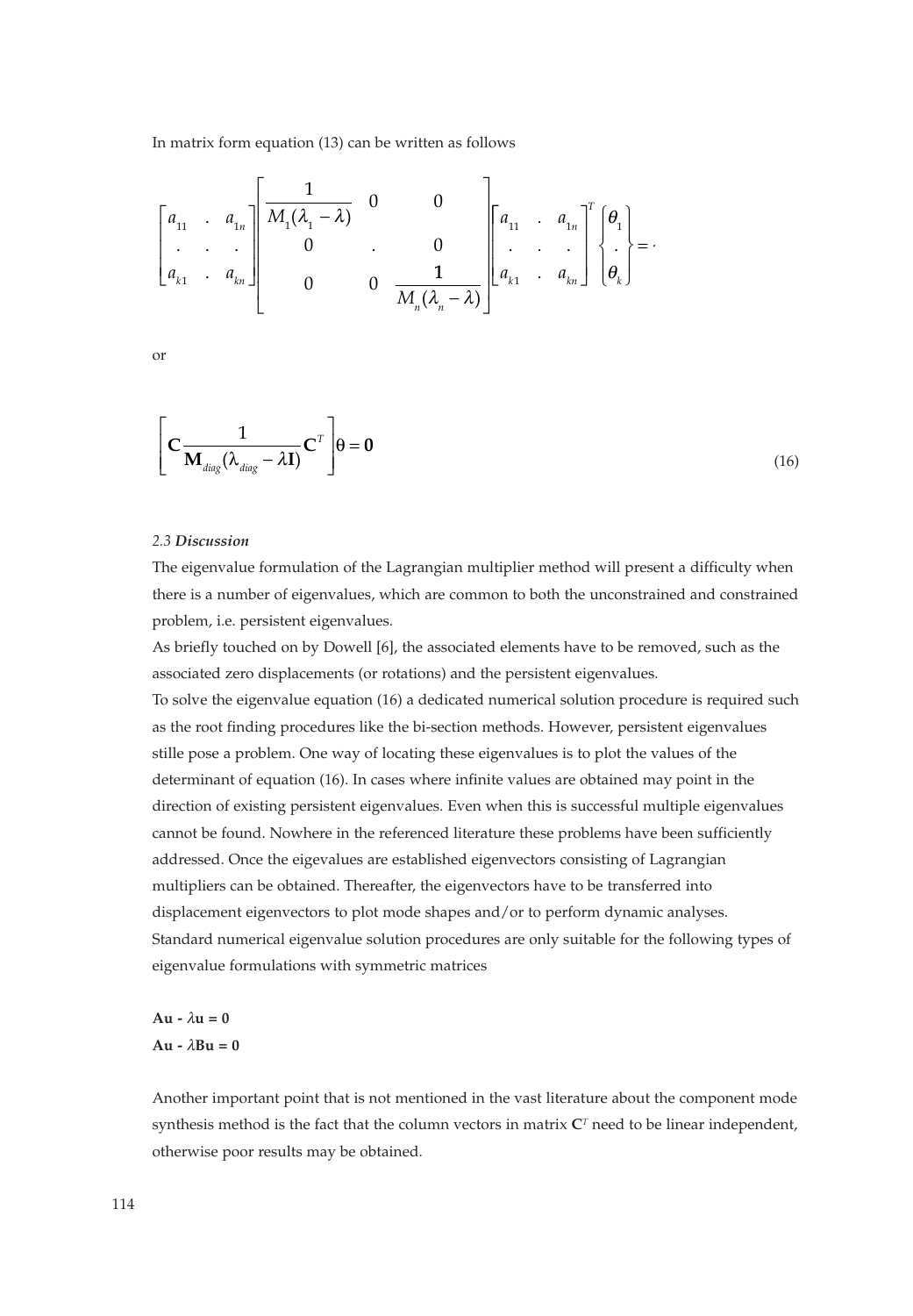Also when constraining points are selected too close to each other the matrix  $C<sup>T</sup>$  may become ill conditioned.

Note that unlike the modal constraint method (section 6) the columns are not required to be orthonormal. However an orthonormalisation procedure, like the Gram-Schmidt orthonormalisation procedure, may point in the direction of ill condition of the constraint matrix **C***<sup>T</sup>* .

Finally, it should be noted that the Lagrangian multipliers represent the forces (or moments) of constraint acting at the point to achieve zero displacements (or rotations). The elements in equation (16) can be regarded as influence coefficients. It is well known that the Rayleigh-Ritz method provides upper bounds for the eigenvalues.

From the results obtained it can be concluded that the Lagrangian multiplier method also referred to in the literature as component mode synthesis method or modal synthesis method provides upper bounds for a fixed number of constraints and lower bounds for a fixed number of component modes.

# **3 The Receptance Method**

#### *3.1 Introduction*

The method of receptances was developed around 1960 by Bishop and Johnson [5]. This method enables calculation of the free vibrational characteristics of a combined system from the characteristics of the component systems.

Wilken and Soedel [23] applied the method to a cylindrical shell with stiffening rings. The receptance method consists of an evaluation of the responses of the component systems to forces which vary sinusoidally in time and which are applied at the locations where the systems are connected.

These responses, due to a set of sinusoidal forces with amplitudes equal to unity, are the socalled receptances of the component systems. A characteristic feature of the receptance method is that each component system is treated as a separate vibrating system subjected to the forces induced by the other component systems.

#### *3.2 Presentation of the receptance method*

When sinusoidally varying forces of frequency  $\omega$  are applied to two linear undamped systems *A* and *B* then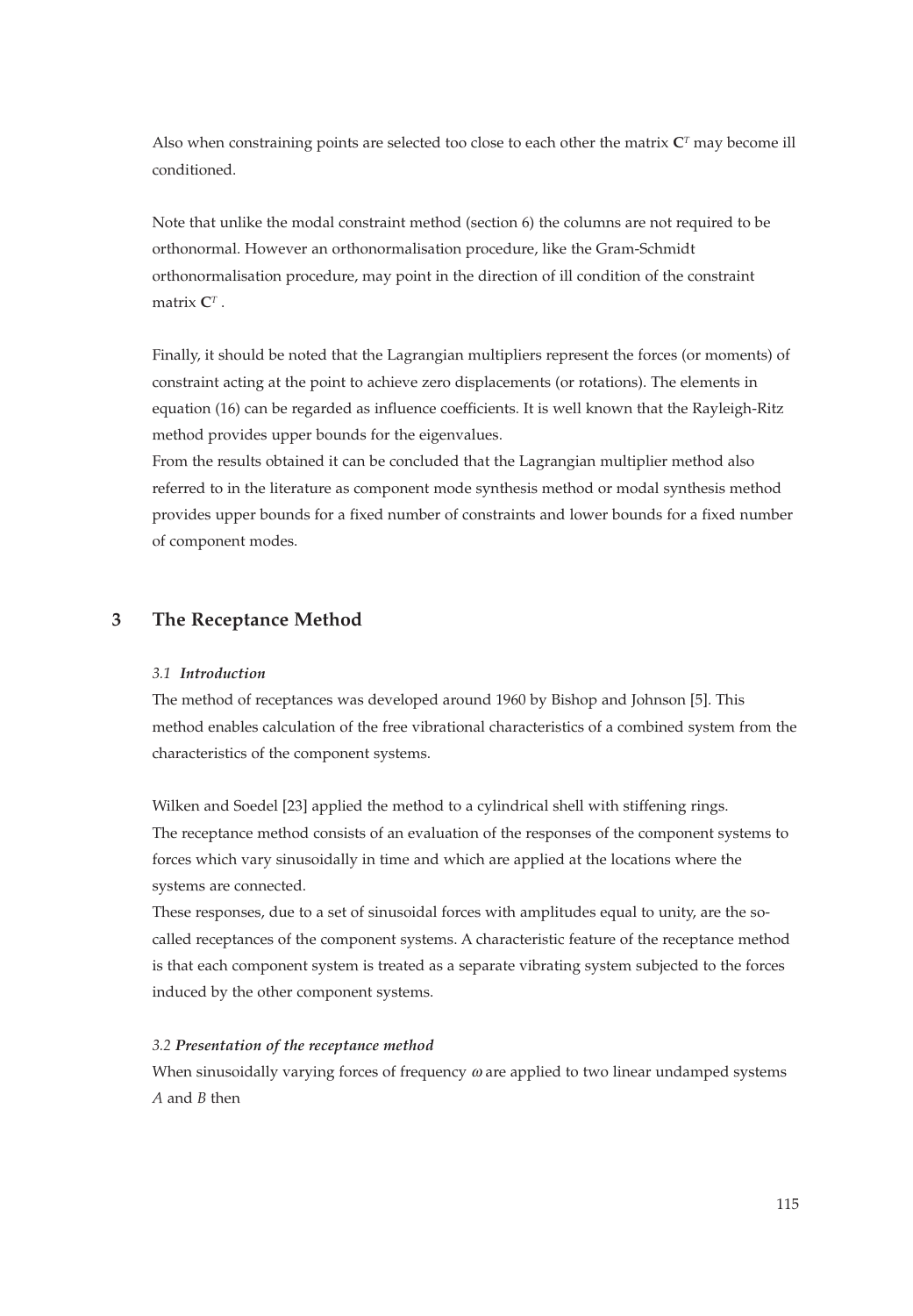$$
\mathbf{x}_{A} = \mathbf{\alpha}_{A} \mathbf{f}_{A} \n\mathbf{x}_{B} = \mathbf{\alpha}_{B} \mathbf{f}_{B}
$$
\n(17)

All quantities are functions of the frequency  $\omega$ . It is assumed that the displacements and forces of both systems are defined in one global coordinate system. When the two systems are joined and no external forces are applied to the two systems then

$$
\mathbf{x}_A = \mathbf{x}_B
$$
  

$$
\mathbf{f}_A = -\mathbf{f}_B
$$
 (18)

For the equations (17) and (18) the eigenvalue equation for the combined system is

$$
[\boldsymbol{\alpha}_A + \boldsymbol{\alpha}_B] \mathbf{f}_A = \mathbf{0}
$$

or

$$
\det{\{\boldsymbol{\alpha}_A + \boldsymbol{\alpha}_B\}} = 0
$$
\n(19)

The values of  $\omega$  and  $f$ <sup>*A*</sup> which are the solutions of above equation are respectively the natural frequency and the interaction forces mode shapes of the combined system.

The displacement mode shapes can be obtained from equation (17) with  $\omega$  and  $f_A$  as input.

When the system *A* is only constrained at *k* points the eigenvalue expression results from

$$
\mathbf{x}_A = \mathbf{0} = \mathbf{\alpha}_A \mathbf{f}_A
$$

or

$$
\det\{\boldsymbol{\alpha}_A\} = 0\tag{20}
$$

A typical expression for the receptance is

$$
\alpha_{rs} = \sum_{i=1}^{n} \frac{\phi_i(x_r)\phi_i(x_s)}{M_i(\omega_i^2 - \omega^2)}
$$
\n(21)

where based on the notations of the previous section the following identities hold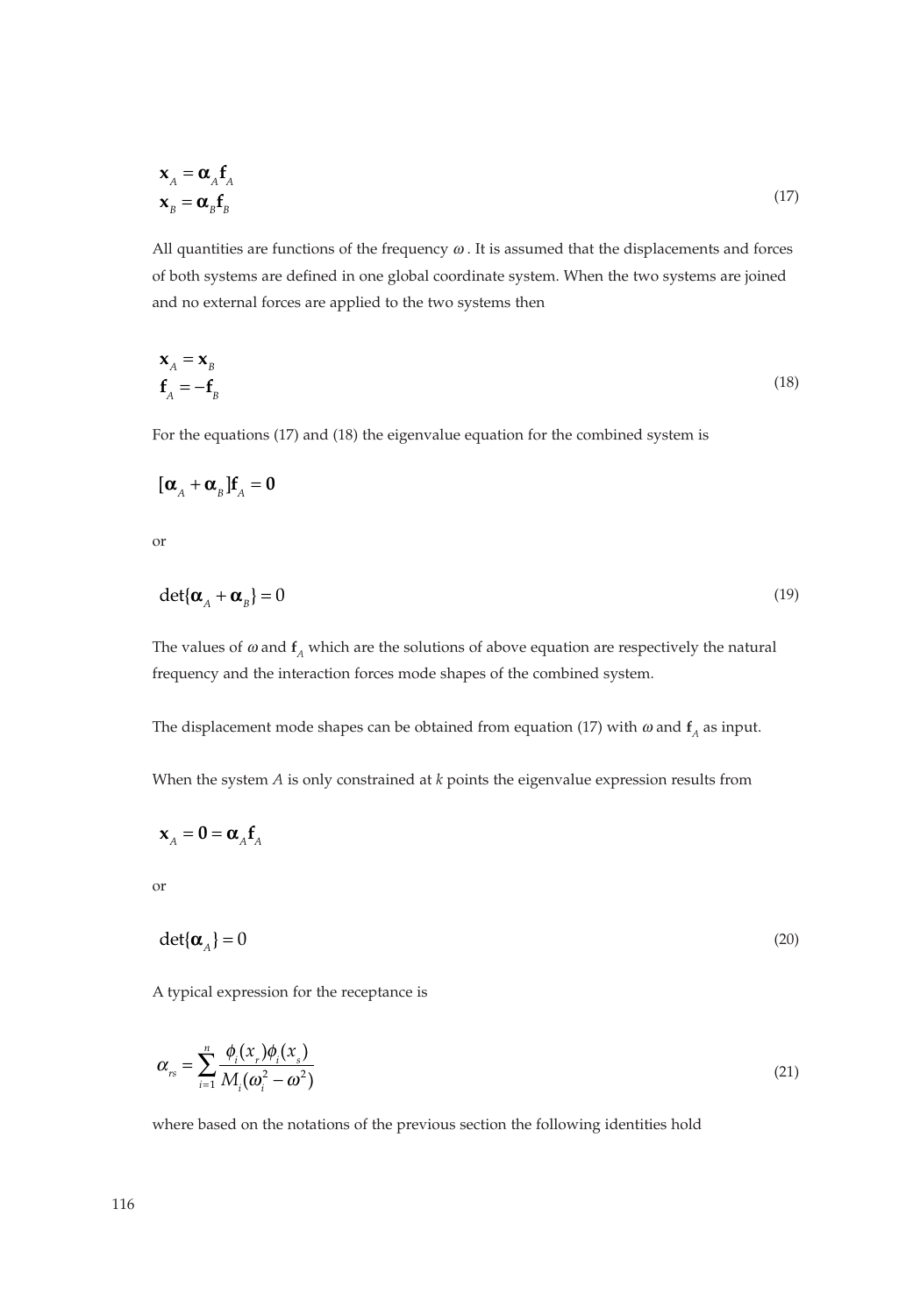$$
\phi_i(x_r) \equiv a_{ni}
$$
  

$$
\phi_i(x_s) \equiv a_{si}
$$

#### *3.3 Discussions*

A comparison between the Lagrangian multiplier method and the receptance method leads to the conclusion that both methods result in identical constrained eigenvalue equations. Also the so-called influence coefficients in the previous section are receptances as presented here. The interaction forces are simply the Lagrangian multipliers of the previous section. From the results obtained it can be concluded that also the receptance method provides upper bounds for a fixed number of constraints and lower bounds for a fixed number of component modes.

See section 2.3 for a discussion about the numerical challenges to extract eigenvaleus and mode shapes when using this method.

# **4 Weinstein's Determinant of the first type**

### *4.1 Introduction*

In the years 1935-1937 Weinstein [3] introduced a method for obtaining lower bounds of eigenvalues that is generally called the method of intermediate problems of the first type. Later, other types of intermediate problems were developed, of which the second type is the most important one.

The scheme of the intermediate problems is as follows.

Given an eigenvalue problem with operator associated with certain boundary conditions, the first step is to find a base problem, namely an eigenvalue problem for which the eigenvalues and eigenfunctions are known. The eigenvalues must be less or equal to the corresponding eigenvalues of the desired problem.

Then a sequence of intermediate problems can be set up that will link the base problem (unconstrained problem) to the desired problem (constrained problem) in such a way that the computed eigenvalues are between those of the base problem and the desired problem.

#### *4.2 Weinstein's method in its original form (principles)*

In this section the Weinstein approach will be briefly given in the form that was applied to a plate buckling problem [3]. The desired problem consists of a clamped rectangular plate governed by the following differential equation

 $Au - \lambda u = \nabla^2 u - \lambda u$  (22)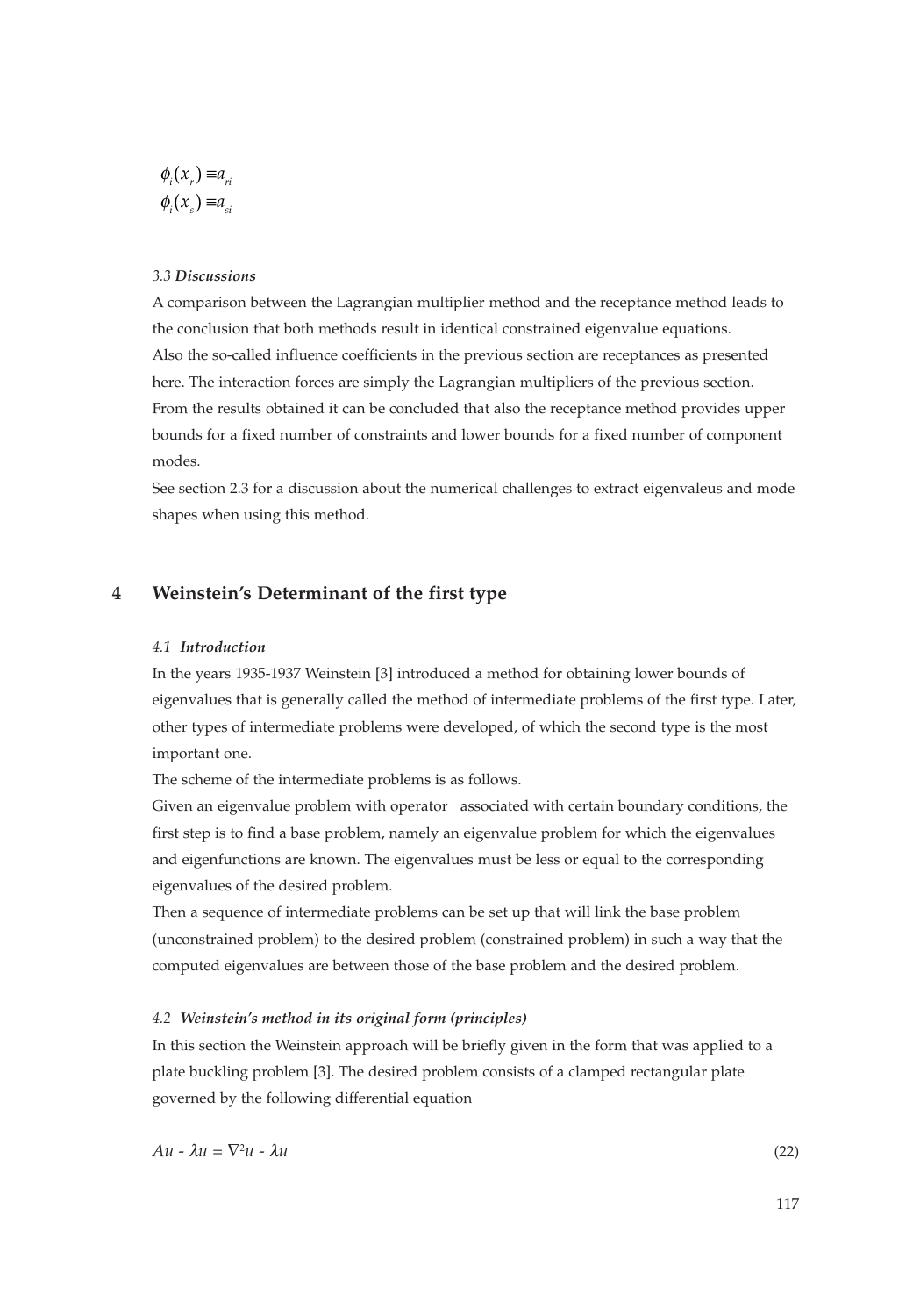$$
u = \frac{\partial u}{\partial n} = 0 \text{ at boundary } C
$$
 (23)

It is well known that the eigenvalues of  $Au = \lambda u$  can also be formulated as the extrema of a variational problem. It will be demonstrated that, for a variational problem where further conditions are added, upper bounds for eigenvalues are obtained. This can be achieved by requiring the function *u* to lie in a Rayleigh-Ritz manifold of admissible functions. To find lower bounds, the conditions must be weakened. There is one way of performing this, namely by constituting a suitable base problem so that each of the eigenvalues is a lower bound for the corresponding eigenvalues of the desired problem. An infinite sequence of intermediate problems must be set up to link the base problem eigenvalues to the eigenvalues of the desired problem as has been already mentioned.

For the clamped plate Weinstein selected a simply supported plate as the base problem for which exact eigenelements are known.

The limiting case, i.e. the clamped plate, is achieved by applying boundary conditions in the form of rotational constraints.

#### *4.3 Formulation of the desired problem*

Assume that the eigenvalue equation of the desired problem (the given problem) is given by

$$
A^{(1)}u^{(1)} = \lambda u^{(1)} \tag{24}
$$

Operator  $A^{(1)}$  has a domain  $D^{(1)}$  of the functions  $u^{(1)}$  with region  $R^{(1)}$  and boundary  $C^{(1)}$ .

The eigenvalues are denoted by  $C^{(1)}$  and the associated eigenfunctions by  $u_i^{(1)}$ .

When the boundary conditions formed by  $C^{(1)}$  are complicated, it could be a difficult task to find admissible functions.

Suppose, e.g., that eigenvalues for a free-free plate supported also at arbitrarily located points, are required. To find admissible functions that will vanish at these arbitrary locations is a nearly impossible task.

Instead of this approach, the method of intermediate problems is applied. In this case a suitable base problem must be defined, i.e. free-free rectangular plate for which approximate eigenvalues and eigenfunctions are known.

#### *4.4 Formulation of the base problem*

As already indicated in the previous section the desired problem could be solved by using a different conveniently related problem. In other words, a conveniently shaped region *R* and boundary *C* are selected, assuming that the region  $R^{(1)}$  and boundary  $C^{(1)}$  are contained in  $R$ . Also an operator *A* is selected with a domain *D* for which it is assumed that  $D^{(1)}$  is contained, as a subspace, in *D* . The domain *D* consists of functions *u* defined on *R* and satisfying *C* .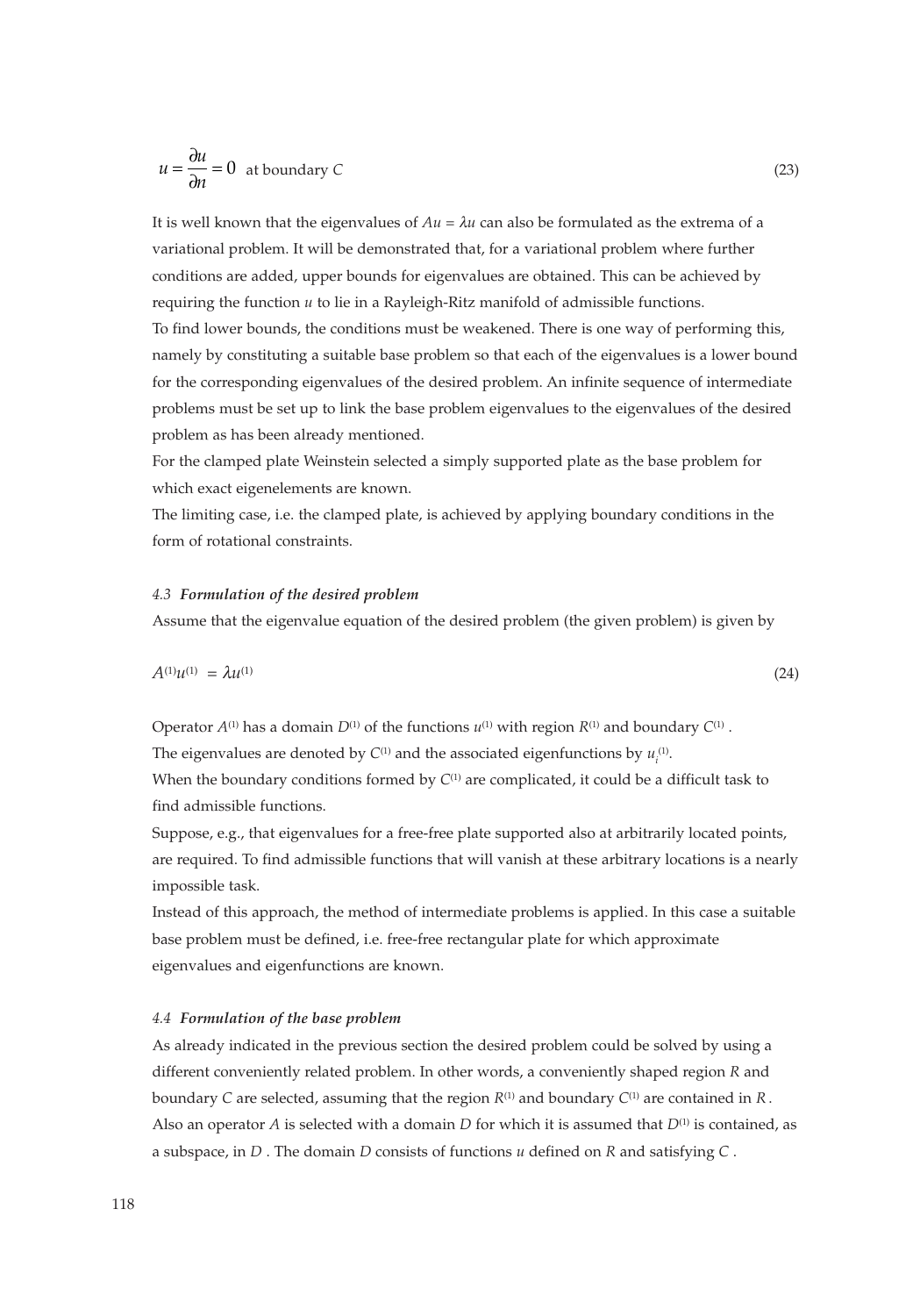It is assumed that the following eigenvalue equation for the base problem is known

$$
Au = \lambda u \tag{25}
$$

The eigenvalues are denoted by  $\lambda_i$  and the eigenfunctions by  $u_i$ , which form a complete orthonormal set in *D* .

Hence, every element *u* in *D* can be expanded as

$$
u = \sum_{i=1}^{n} (u, u_i) u_i = \sum_{i=1}^{n} q_i u_i
$$
\n(26)

Before the base problem and the desired problem are related the following assumptions have to be made.

Basic assumptions

- 1. It is assumed that the functions  $u^{(1)}$  lying in space  $D^{(1)}$  with region  $R^{(1)}$  are defined on the entire region  $R$ , which contains the region  $R^{(1)}$ . In other words the eigenfunctions of the base problem must be capable of describing the eigenfunctions of the desired problem. This is a very important notion, which also applies to the Lagrangian method and the receptance method. This has not always been made explicit in literature about these methods.
- 2. The functions  $u^{(1)}$  in  $D^{(1)}$  which are solutions of the desired problem  $A^{(1)}u^{(1)} = \lambda^{(1)}u^{(1)}$  are restrictions to some set of functions in *D* with region *R* to region *R*(1) . Assume that the function *u* in *D* is required to vanish at *k* locations. As already shown previously, the above constraint conditions can be stated as  $(u, p_r)$ =0 for  $r$ =1,2,...,*k* where  $p_r$  are the constraint functions. These conditions restrict the function  $u$  to lie in  $D^{(1)}$  .
- 3. The self-adjoint, positive-definite operator  $A^{(1)}$  with domain  $D^{(1)}$  is the restriction of the self-adjoint, positive-definite operator *A* with domain *D* to functions in domain *D*(1). This restriction is established by the projection operator and is associated with the constraint functions  $p_r$ .

#### *4.5 Relation of the desired problem to the base problem*

From the basic assumption 1 in the previous section it follows that the functions  $u^{(1)}$  in  $D^{(1)}$  can be extended to *D* by the addition of new functions *v* in order to form a complete orthonormal set of functions in *D*.

Let *D*Θ*D*<sup>(1)</sup> represent the infinite dimensional orthogonal complement space to *D*<sup>(1)</sup>. Every function *u* in *D* can then be uniquely expressed as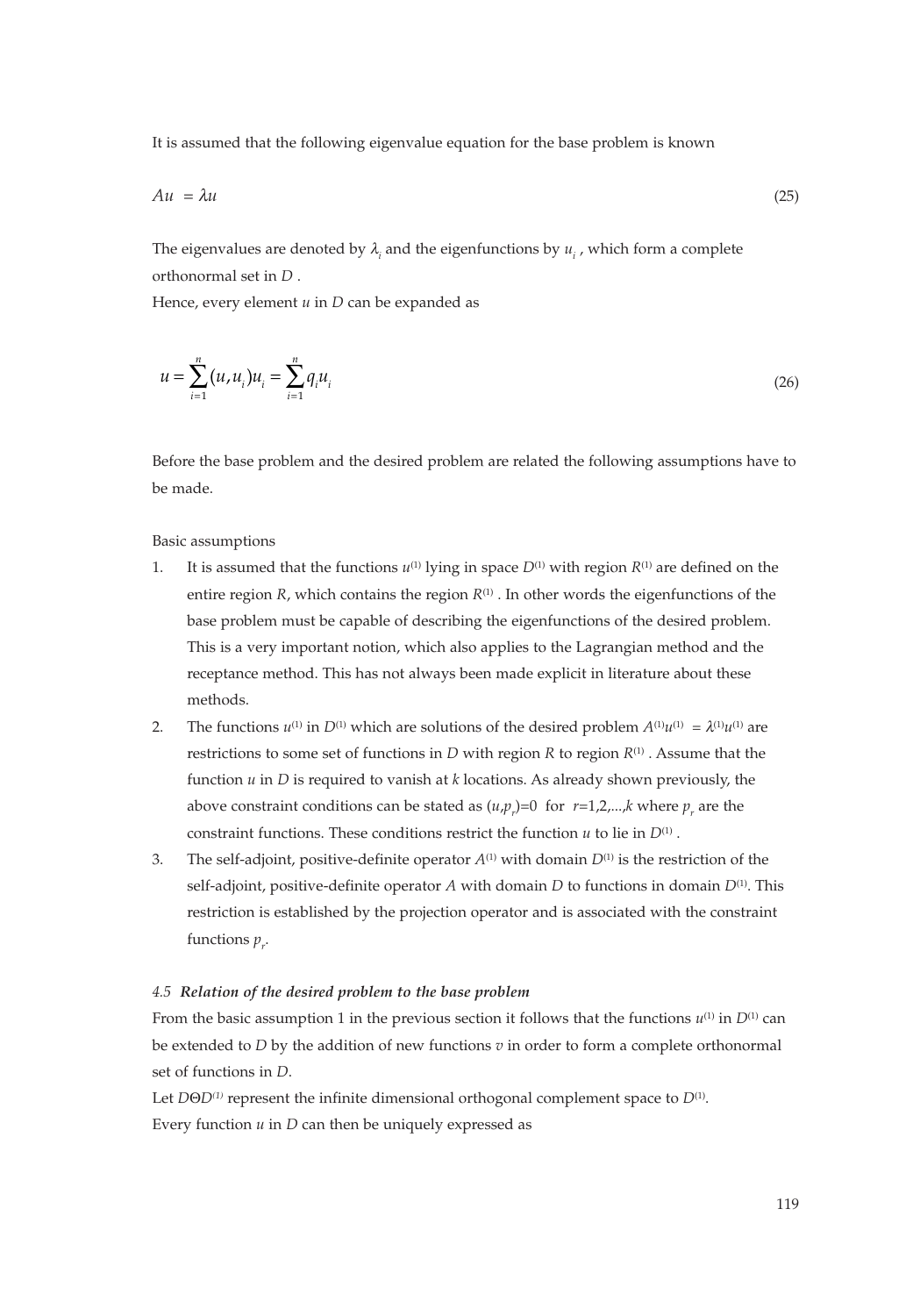$u = u^{(1)} + v$  (27)

where  $u^{(1)}$  is in  $D^{(1)}$  and  $v$  in  $D\Theta D^{(1)}$ .

As has already been shown in the preceeding sections it is convenient to introduce a set of linear independent (orthonormal) constraint functions  $p_{r}$  which span the space *D*Θ*D*<sup>(1)</sup>.

Also it has been suggested in the previous section that a function in space *D* be projected onto the subspace  $D^{(1)}$  with the aid of the following projection operator

$$
u^{(1)} = u - Pu \tag{28}
$$

where

$$
Pu = \sum_{r=1}^{k} (u_r p_r) p_r
$$
  
\n
$$
Pu = v
$$
\n(29)

The functions  $A^{(1)}u^{(1)}$  can be identified as projections of the functions  $Au$  onto the subspace  $D^{(1)}$ orthogonal to *D*Θ*D(1)* and therefore applying the projection operator to *Au* gives

$$
A^{(1)}u^{(1)} = \mathbf{A}u - \mathbf{P}Au \tag{30}
$$

In the earlier section it is also shown that  $A^{(1)} = QA$  which constitutes the relation between the desired operator  $A^{(1)}$  and the base operator .

Now with this result the eigenvalue equation for the desired problem can be written as

$$
Au - PAu = \lambda u - \lambda P u \tag{31}
$$

The constraint condition requires  $u$  to be orthogonal to the constraint functions  $P_r$ , and hence  $Pu$  $= 0$ , so that the final eigenvalue equation for the desired problem becomes

$$
Au - PAu = \lambda u \tag{32}
$$

#### *4.6* **Formulation of a finite sequence of intermediate problems**

As already mentioned earlier the infinite dimensional subspace *D*Θ*D(1)* must be approximated by successively *k* intermediate subspaces.

Let  $M_k$  denote the finite dimensional subspace of  $D\Theta D^{(1)}$  spanned by *k* constraint functions  $p_r$ and denote by  $D_k^{(1)}$  the infinite dimensional subspace  $D\Theta M_k^+$  that approximates the subspace *D(1)*.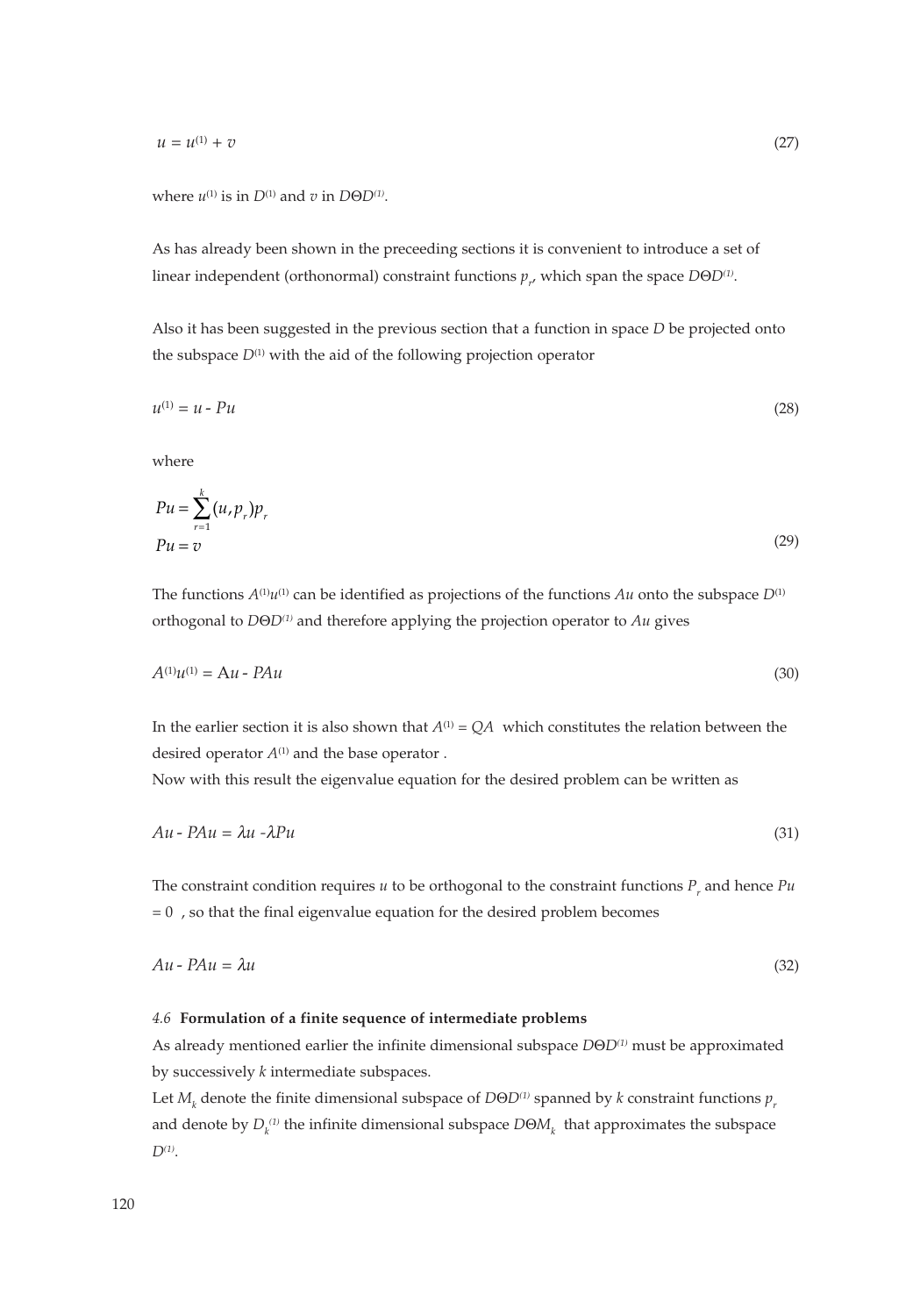The following sequence of subspaces can then be set up with the following property

$$
D_1^{(1)} \supset D_2^{(1)} \supset \dots \supset D_k^{(1)} \supset \dots \supset D^{(1)}
$$
\n(33)

Gould [2] proved that this sequence of subspaces  $D_k^{(1)}$  converges for  $k - \infty$  to subspace  $D^{(1)}$ . Also the projection of *D* onto  $D_k^{(1)}$  must be truncated

$$
P_k u = \sum_{r=1}^k (u, p_r) p_r \tag{34}
$$

Therefore the eigenvalue equation for the *k* th intermediate problem is as follows

$$
Au - P_kAu = \lambda u \tag{35}
$$

with eigenvalues  $\lambda_{k,1}^{(1)} \leq \lambda_{k,2}^{(1)} \leq \dots$  and associated eigenfunctions  $u_{k,1}^{(1)}, u_{k,2}^{(1)}, \dots$  of the *k* th intermediate problem.

It can be proved that the eigenvalues  $\lambda_{k,1}^{(1)}, \lambda_{k,2}^{(1)}, \ldots$  converge with increasing k to  $\lambda_1^{(1)}, \lambda_2^{(1)}, \ldots$ . respectively since the sequence of subspaces  $D_k^{(1)}$  converges to  $D^{(1)}$ .

In the next section the Weinstein determinant of the first type will be established for arbitrary constraint functions.

#### *4.7 The Weinstein determinant and non-persistent eigenvalues*

Based on equation (34) the following expression can be written

$$
P_{k}Au = \sum_{r=1}^{k} (Au_{r}p_{r})p_{r} = \alpha_{1}p_{1} + ... + \alpha_{k}p_{k}
$$

The desired eigenvalue equation (35) can be written as follows

$$
Au - \lambda u = \alpha_1 p_1 + \alpha_2 p_2 + \dots + \alpha_k p_k \tag{36}
$$

where

$$
(u, p_s) = 0, s = 1, 2, \dots, k
$$

The scalars  $\alpha_r$  are not given scalars but depend on the unknown function  $u$ . To establish the magnitude of α<sub>r</sub>, the inner products with  $p_s$  are formed, resulting in the following equations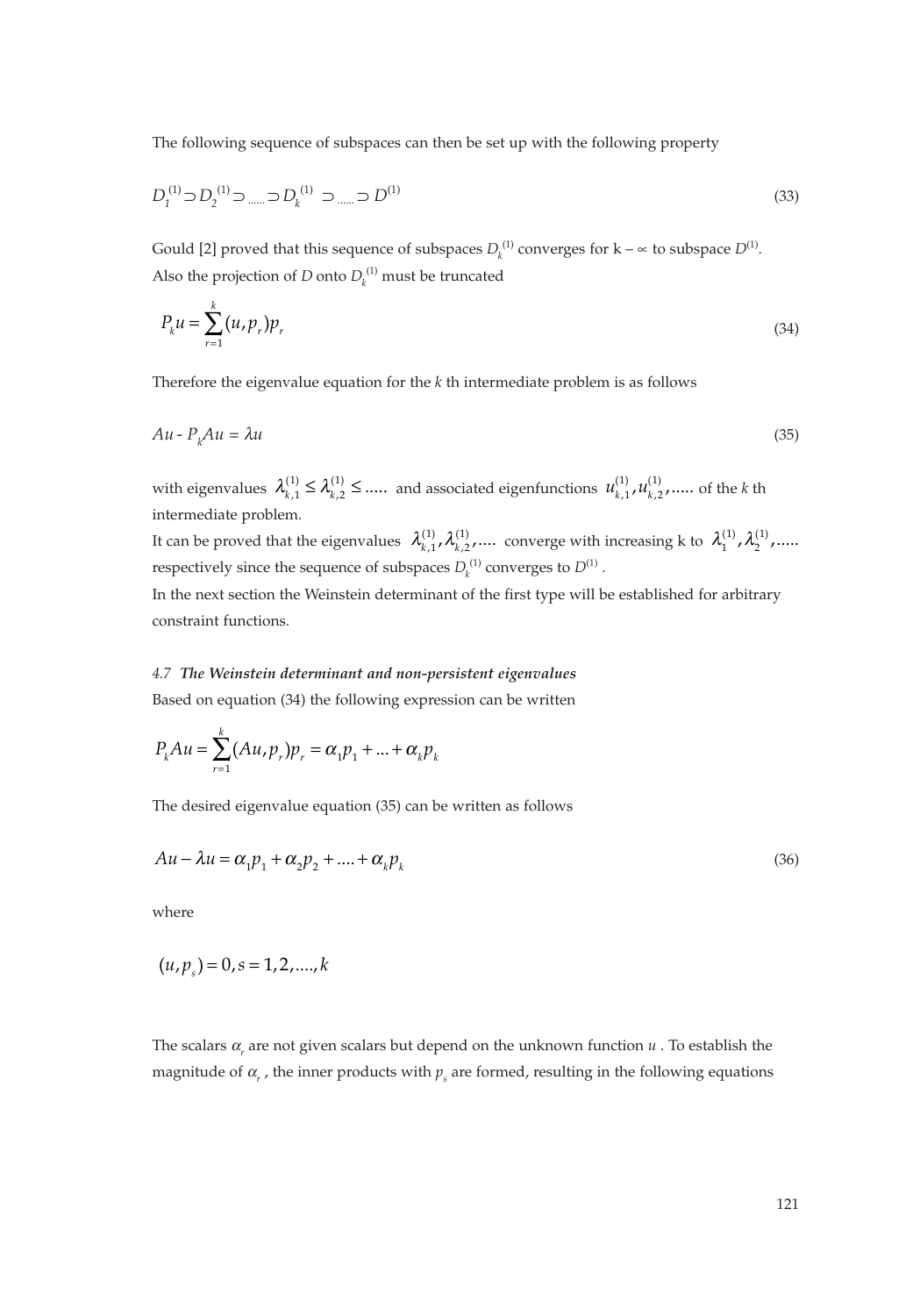$$
(PAu, p_s) = (Au, p_s) = \sum_{r=1}^{k} \alpha_r (p_r, p_s), s = 1, 2, \dots, k
$$
\n(37)

If the constraint functions  $p<sub>s</sub>$  form a complete orthonormal set then the following simple results is obtained

$$
\alpha_r = (Au, P_r) \tag{38}
$$

This is a very important result and together with equation (36) is the most important starting point for establishing the modal constraint method.

If the eigenvalue  $\lambda$  is not in the spectrum of operator  $A$ , or in other words is a non-persistent eigenvalue then equation (36) can be written as follows

$$
u = \sum_{r=1}^{k} \alpha_r R_{\lambda} p_r \tag{39}
$$

where  $R_{\lambda}$  is the resolvent operator defined as

$$
R_{\lambda} = [A - \lambda I]^{-1} \tag{40}
$$

Using the orthogonality relations  $(u, p_s) = 0$  the following set of equations are obtained

$$
0 = (u, p_s) = \sum_{r=1}^{k} \alpha_r (R_{\lambda} p_r, p_s), s = 1, 2, ..., k
$$
\n(41)

The above eigenvalue equation has a nontrivial solution for  $\alpha_{_1},...., \alpha_{_k}$  if and only if

$$
W(\lambda) = \det\{(R_{\lambda}p_{r}, p_{s})\} = 0
$$
\n<sup>(42)</sup>

The function  $W(\lambda)$  is called Weinstein's determinant of the first type for non-persistent eigenvalues.

Applying the resolvent operator  $R_{\lambda}$  gives

$$
W(\lambda) = \det\{\sum_{i=1}^{n} \frac{(p_r, u_i)(p_s, u_i)}{\lambda_i - \lambda}\} = 0
$$
\n(43)

where  $\lambda_i$  and  $u_i$  are associated with the base problem.

In the next chapter the particular choice for the constraint function  $p_r$  will be discussed.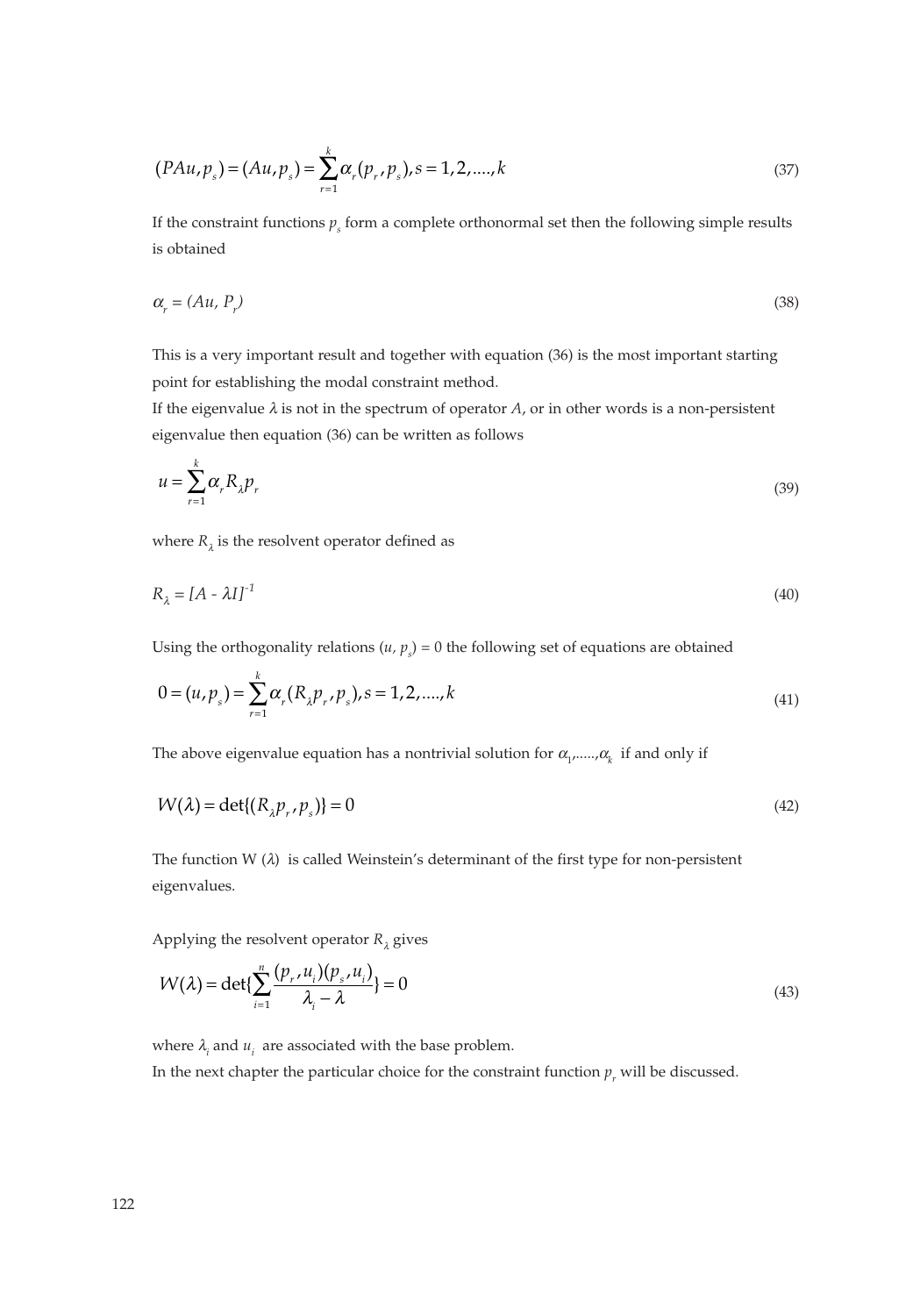## **5 The particular choice of constraint functions**

#### *5.1 Introductory remarks*

In this chapter the particular choice of the constraint functions will be discussed. As already mentioned these constraint functions are related to the type of constraint. There are three main types of constraint that can be used, i.e. point supports, line supports and area supports. In this paper only point supports will be discussed.

A line or area support can be approximated by *k* point supports that constitute *k* constraint functions  $p_{\mu}$  and therefore a sequence of  $k$  intermediate problems.

When expressions for the constraint functions are found for point supports it is possible to write Weinstein's equation (43) into an eigenvalue equation for non-persistent eigenvalues for the desired problem having *k* points.

After this result this eigenvalue problem is transformed into an eigenvalue equation that will allow persistent (common to both base and desired problem) eigenvalues, i.e. the modal constraint method, see section 6.

*5.2 Particular choice of constraint functions for adding point supports to the base problem* In practical calculations the complement region  $R$  -  $R^{(1)}$  and the boundary  $C^{(1)}$  may have complicated shapes and must, therefore, be decomposed into a series of constituents. These components generate a theoretically infinite chain of constraints of the type given in equation (44), which must be approximated by a finite number *k* of these constraints. Therefore, also *k* constraint functions  $p<sub>s</sub>$  exist. The successive application of these  $k$  approximating constraint relations generates what is previously called the *k* th intermediate problem. In this section, a particular choice for the constraint functions  $p_{_{I'}}p_{_{2'}}...,\!p_{_{k}}$  will be established, which corresponds to *k* constraint conditions.

These constraint or continuity conditions constrain the function  $u$  on the region  $R - R^{(1)}$  with the inclusion of boundary  $C^{(1)}$ , if necessary.

As already discussed these constraints will take the form of an expression between the generalised coordinates *qi*

$$
h(q_1, q_2, \dots, q_n) = 0 \tag{44}
$$

Taylor expansion about equilibrium, neglecting higher order terms (only small vibrations), gives the following linear function

$$
h(q_1, q_2, \dots, q_n) = \sum_{i=1}^{n} \frac{\partial h}{\partial q_i} \big|_{0} q_i = 0
$$
\n(45)

or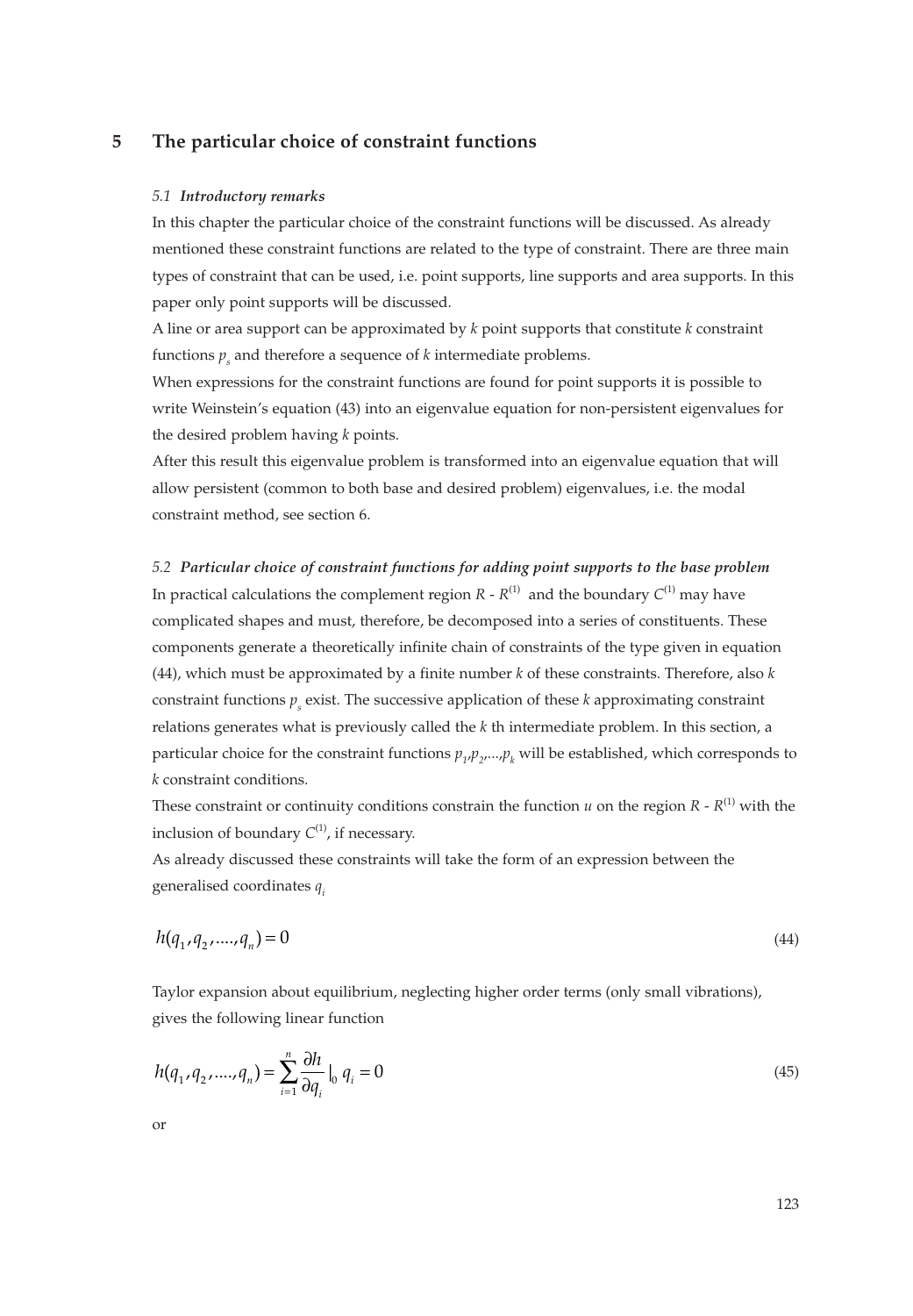$$
h(q_1, q_2, \dots, q_n) = \sum_{i=1}^{n} c_i q_i = 0
$$
\n(46)

If there are *k* distinct constraint conditions or linear independent constraint relations then *k* equations like equation (46) can be set up

$$
h_l(q_1, q_2, \dots, q_n) = \sum_{i=1}^n c_{li} q_i = 0, l = 1, 2, \dots, k
$$
\n(47)

Note that the desired problem has in this case ( *n - k* ) degrees of freedom and therefore *k* eigenvalues equal to zero.

A one-to-one correspondence of equations (47) with constraint functions  $p_s$  will be established using orthogonality condition  $(u, p_s) = 0$ . Because each constraint function  $p_s$  is in the space *D*, which is spanned by the eigenfunctions  $u_i$ , the following expansion can be defined

$$
p_s = \sum_{i=1}^{n} b_{si} u_i, s = 1, 2, \dots, k
$$
\n(48)

where  $b_{si}$  are the expansion coefficients.

Taking the scalar product  $(u, p_s) = 0$  with equation (26) in mind then yields

$$
(u, p_s) = \sum_{i=1}^{n} b_{si} q_i = 0
$$
\n(49)

Now the one-to-one correspondence between equation (47) and (49) can be observed. Equation (48) can then be written as

$$
p_s = \sum_{i=1}^n c_{si} u_i \tag{50}
$$

The finite point set constraint decomposition consists of representing the constraint conditions for the region  $R$  -  $R^{(1)}$  and/or boundary  $C^{(1)}$  by a finite number of points.

Assume for sake of simplicity a two-dimensional problem where the finite points are located at coordinates *xs* , *ys* . The function *u* is required to vanish at each of these points

$$
u(x_s, y_s) = \sum_{i=1}^{n} u_i(x_s, y_s) q_i, s = 1, 2, \dots, k
$$
\n(51)

If the above equation is compared with equation (49) then the one-to-one correspondence leads to the following identity

$$
u_i(x_s, y_s) \equiv c_{si} \tag{52}
$$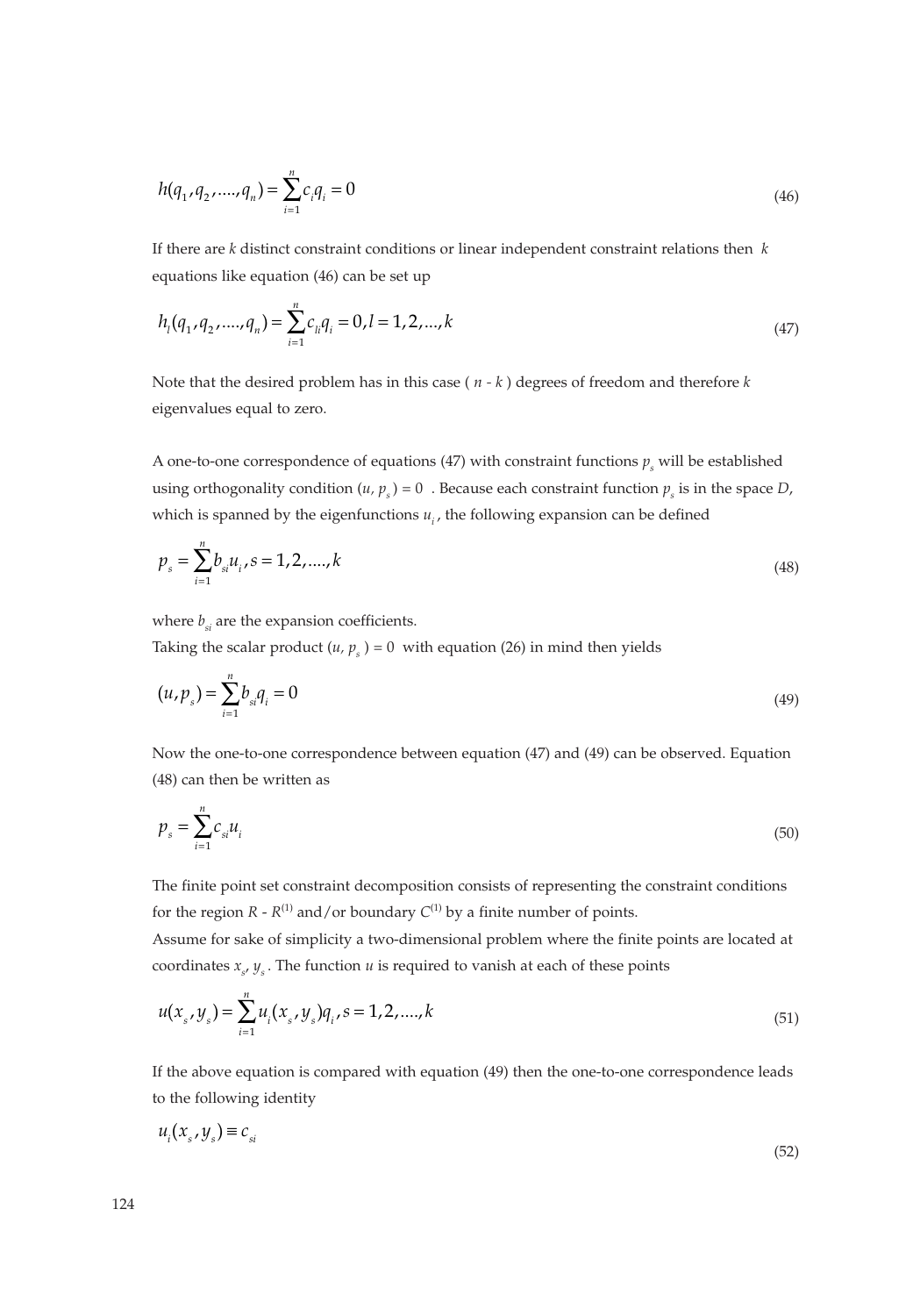Note that also rotations may be required to vanish at certain points. In this case (normal to the boundary in x direction)

$$
\frac{\partial u(x_s, y_s)}{\partial x} \equiv c_{si} \tag{53}
$$

It is pointed out that also several substructures could be coupled at a number of discrete

locations. The constraints take then the form where the differential displacements are required

to be zero at the coupling locations [9] and [10].

5.3 Weinstein's determinant for a particular choice of constraint functions

Up to now the constraint function  $p_r$  in Weinstein's determinant could be arbitrarily chosen. In the previous section the relation is demonstrated between adding point supports to a base problem and a particular expression for these constraint functions. In this section the starting expression is equation (43)

$$
\det\{\sum_{i=1}^{n}\frac{(p_r, u_i)(p_s, u_i)}{\lambda_i - \lambda}\} = 0
$$
\n(54)

Substituting expression (50) for  $p_j$  in the above equation renders an eigenvalue expression for non-persistent eigenvalues ( λ*<sup>i</sup>* ≠ <sup>λ</sup> )

$$
\det\{\sum_{i=1}^{n}\frac{C_{n}C_{si}}{\lambda_{i}-\lambda}\} = 0
$$
\n(55)

The above equation is identical to the equations obtained by either the receptance method [5] or the Lagrangian multiplier method [6] with the following identities

$$
c_{ri} \equiv a_{ri}
$$
  

$$
c_{si} \equiv a_{si}
$$

With this result the receptance method and the Lagrangian multiplier method is linked to Weinstein's method for intermediate problems of the first type.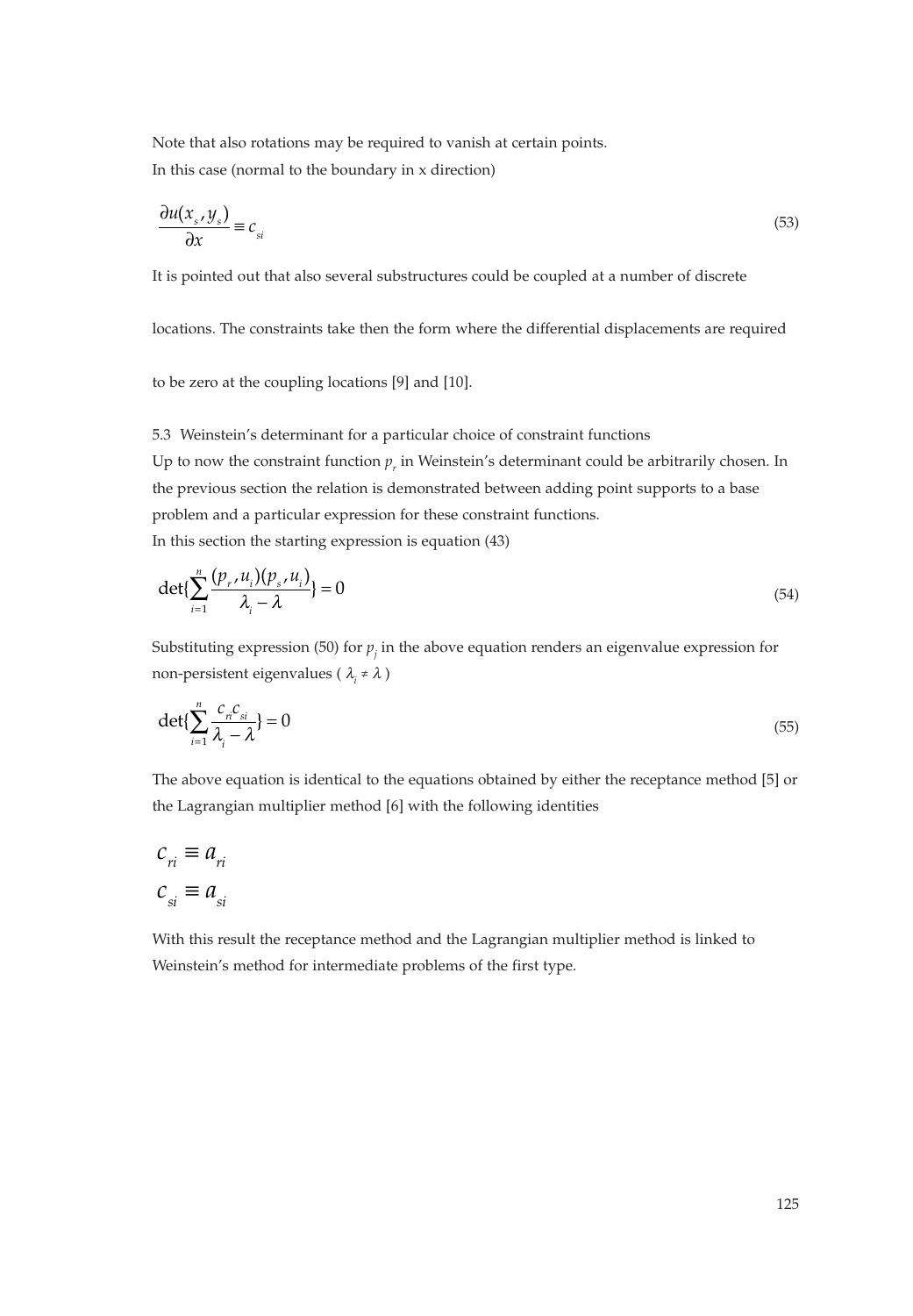# **6 The Modal Constraint method originating from a differential operator approach**

In this section the Weinstein classical theory will be extended to arrive at the formulation of the modal constraint method.

The fundamental idea is to expand the scalars  $\alpha_{r'}$  = 1,2,....,*k* in terms of the generalised coordinates  $q_i$  so that the eigenfunctions are retained without an additional step.

It is recalled that

$$
\alpha_r = (Au, p_r) \tag{56}
$$

which is appropriate for the special case when constraint functions are orthonormal. In most cases this orthonormality is not guaranteed and an orthonormalisation procedure must be applied to constraint functions  $p_i$  (e.g. the Gram-Schmidt orthonormalisation procedure). Making use of equations (50) and (52) the following expression with known quantities  $\lambda_i$ ,  $c_{ii}$  and the generalised coordinates  $q_i$  is obtained

$$
\alpha_r = (Au, p_r) = \sum_{i=1}^n c_{ri} \lambda_i q_i, r = 1, 2, ..., k
$$
\n(57)

In matrix form this equation can be written as

$$
\alpha = C\lambda_{diag}q
$$
 (58)

where

$$
\mathbf{C}^{T} = \begin{bmatrix} c_{11} & \cdots & c_{k1} \\ \vdots & \ddots & \vdots \\ c_{1n} & \cdots & c_{kn} \end{bmatrix}
$$
, which is called the constraint matrix.

Equation (57) can also be written in matrix form

$$
\mathbf{q} = [\mathbf{\lambda}_{diag} - \lambda \mathbf{I}] \mathbf{C}^T \mathbf{\alpha} \tag{59}
$$

Substituting equation (59) into (60) gives

$$
\mathbf{q} = [\mathbf{\lambda}_{diag} - \lambda \mathbf{I}] \mathbf{C}^T \mathbf{C} \mathbf{\lambda}_{diag} \mathbf{q}
$$
 (60)

After rearranging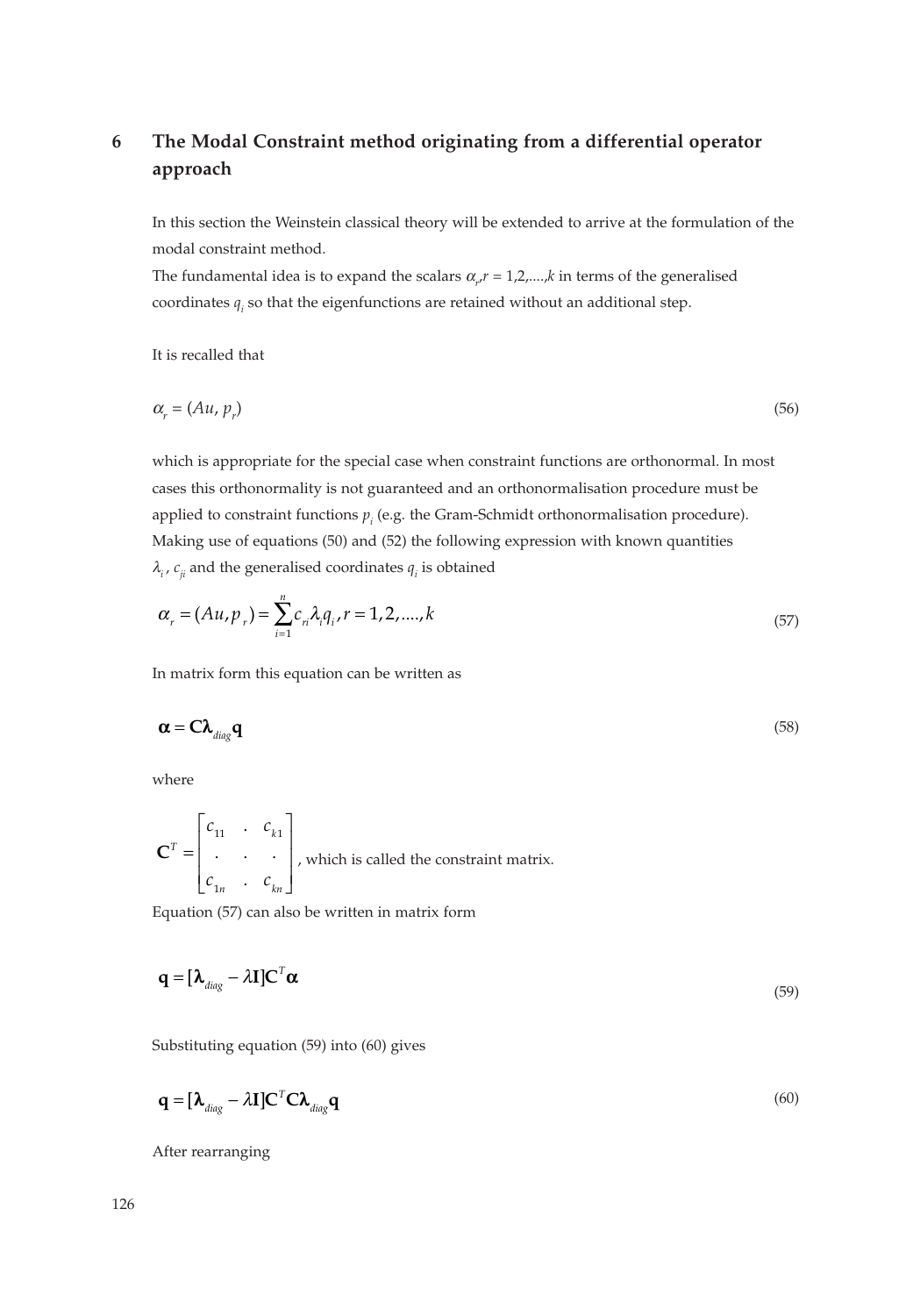$$
[[\mathbf{I} - \mathbf{C}^T \mathbf{C}]\boldsymbol{\lambda}_{\text{diag}} - \lambda \mathbf{I}] \mathbf{q} = \mathbf{0}
$$
\n(61)

Note that the left hand expression in the above matrix eigenvalue expression is asymmetric. To arrive at symmetric matrices, equation (61) is again rearranged [6]

$$
\left[\left[\mathbf{I} - \mathbf{C}^{\mathrm{T}} \mathbf{C}\right] - \lambda \boldsymbol{\lambda}_{\text{diag}}\right] \overline{\mathbf{q}} = \mathbf{0}; \mathbf{q} = \boldsymbol{\lambda}_{\text{diag}}^{-1} \overline{\mathbf{q}} \tag{62}
$$

The above expression allows also persistent eigenvalues and multiple eigenvalues to be evaluated with standard numerical eigenvalue methods.

Note that the constraint matrix  $C<sup>T</sup>$  needs to be orthonormalised row by row, which is due to the requirement that the constraint functions  $p_i$  must be orthonormal. This can be achieved by applying the Gram-Schmidt orthonormalisation procedure. The short notation of equation (62) takes the form of  $[{\bf A}-\lambda{\bf B}]\overline{\bf q}={\bf 0}$  with two symmetric matrices. This eigenvalue expression can be solved by standard numerical eigenvalue extraction procedures.

# **7 The modal constraint method in terms of energy: Lagrangian multipliers**

Following the development given in [7] the energy functional for the constrained problem is

$$
E = \frac{1}{2} \int_{A} (Lu)u dA + \frac{1}{2} \rho \int_{A} (u, \dot{u}) dA - \sum_{r=1}^{k} W_r
$$
 (63)

where *L* is the differential operator,  $\dot{u} = \frac{\partial u}{\partial t}$  and *A* is the domain of the problem.

The constraint energy that has to be subtracted from the energy of the unconstrained problem is

$$
W_r = \alpha_r \sum_{i=1}^n c_n q_i \tag{64}
$$

where  $\alpha$ <sub>*i*</sub> are the Lagrangian multipliers.

A one-to-one correspondence between equations (57) and (64) leads to the conclusion that the constraint forces to enforce the constraint are similar to

$$
\alpha_r = (Au, p_r) \tag{65}
$$

where (see equation (50))

$$
p_r = \sum_{i=1}^n c_n u_i \tag{66}
$$

127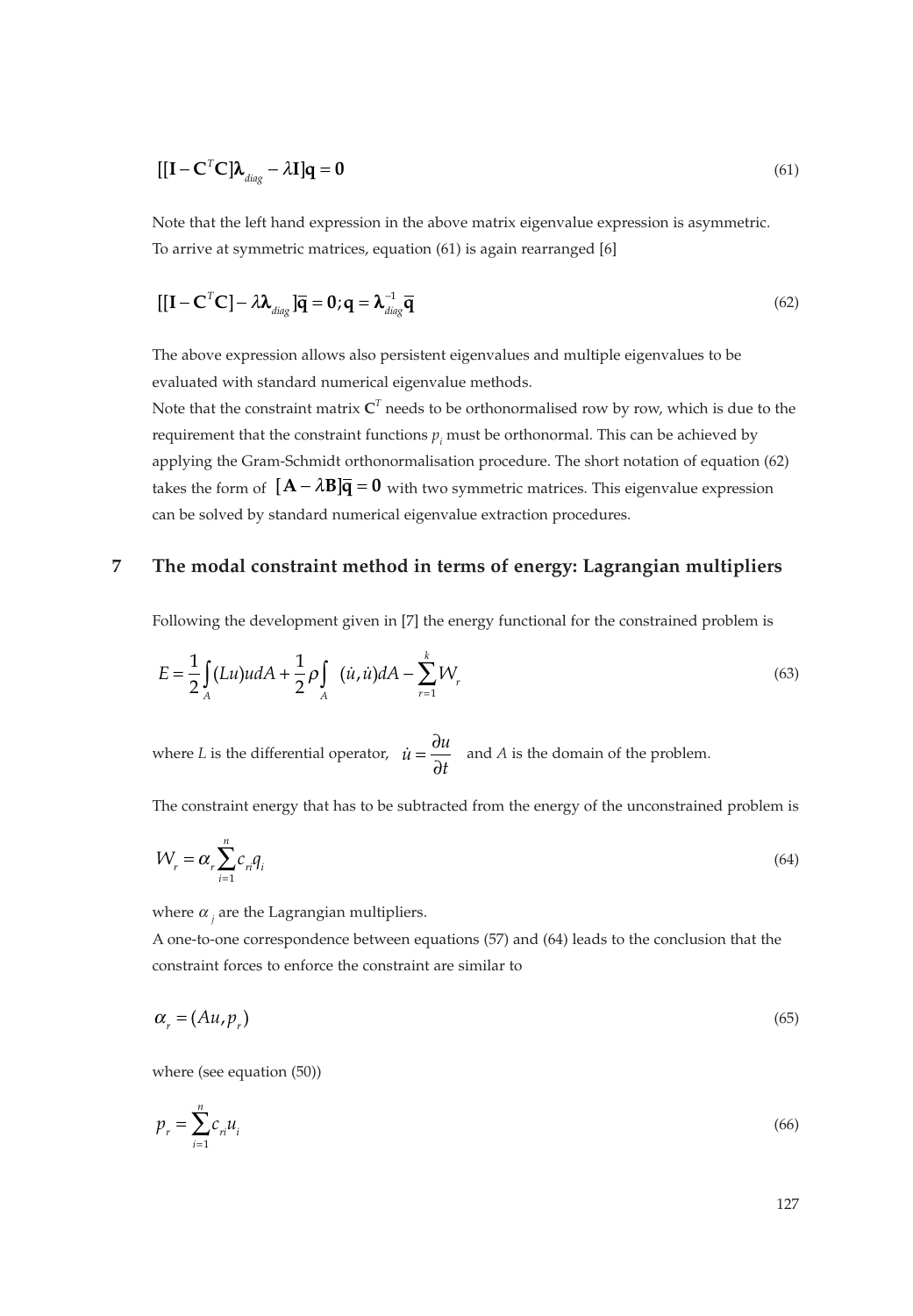Taking the first variation of equation (63) leads, after some elaboration, to the same eigenvalue equation for the constrained problem as equation (62).

# **8 Practical example: four point supported square plate**

In this section a specific example will be given where persistent eigenvalues will appear. It will be shown that this will not pose any problems to extract these eigenvalues contrary to the methods, which have similar expressions as equation (55).

The example consists of a four pointed supported square plate with three supports located at the corners of the plate and one located at 0.15 of its diagonal length, see Figure 1.



Unconstrained problem Constrained problem

*Figure 1. Vibrating square plate: unconstrained problem and constrained problem*

First let us introduce the formulation of the unconstrained problem, i.e. a completely free vibrating square plate.

In [8] expressions for the unconstrained problem are given. It is also shown there how to establish eigenvalues and eigenvectors based on beam functions of a completely free vibrating rectangular plate. See Figure 2.

Note that also the three rigid body modes have to be added to the set of elastic mode shapes, denoted by  $\psi$  *i*;  $i = 1, \dots, n$ .



*Figure 2. Unconstrained problem: completely free vibrating plate: first three elastic mode shapes*

The eigenvalue equation for the constrained problem, i.e. where point supports are added is given below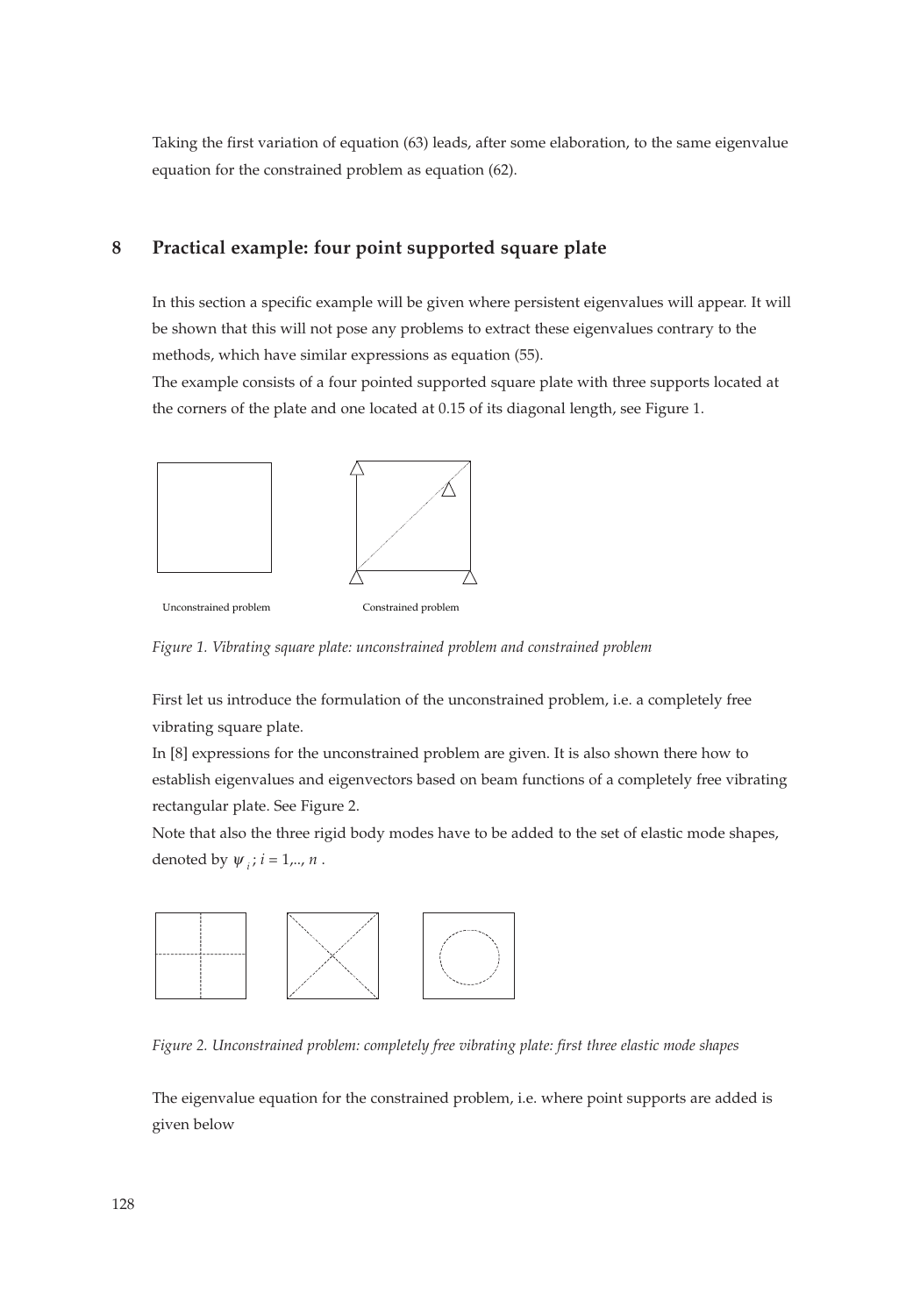$$
\left[\left[\mathbf{I} - \mathbf{C}^T \mathbf{C}\right] - \lambda \lambda_{diag}^{-1} \right] \overline{\mathbf{q}} = \mathbf{0} \tag{67}
$$

The elements of the orthonormalised constraint matrix  $\mathbf{C}^T$  are:  $c_{ri} = \psi_i(\xi_r, \eta_r)$  where there are *k* constraint relations being the four point supports  $(\xi_r, \eta_r)$ ,  $r = 1,...,4$  and *i* is the number of modes.

The following results are obtained.

Table 1. Eigenvalues of the four point supported rectangular plate:  $\omega a^2 \sqrt{\rho\,/\,D}$  .

|                       | First  | second | third      |
|-----------------------|--------|--------|------------|
| Unconstrained problem | 13.373 | 19.496 | 23.784     |
| Constrained problem   | 8.596  | 15.646 | $19.496^*$ |

\*) persistent eigenvalue, i.e. common to both the unconstrained problem and the constrained problem

This can be understood by examining the mode shapes of the constrained problem, see Figure 3.



*Figure 3. Constrained problem: first three mode shapes: persistent eigenvalue.*

The second mode shape of the unconstrained problem is equal to the third mode shape of the constrained problem because all point supports are located at the nodal lines of the second mode shape. The requirement of zero displacements is here already satisfied and therefore this mode shape and its associated eigenvalue will be retained, i.e. persistent.

Using Weinstein's determinant, Lagrangian multiplier method or receptance method will present a problem because the persistent eigenvalue will make the dominator of expression (55) zero and the value of the determinant infinitely large. When this is anticipated the considered eigenvalues should be removed from the range of constrained eigenvalues. This is not always a straightforward affair.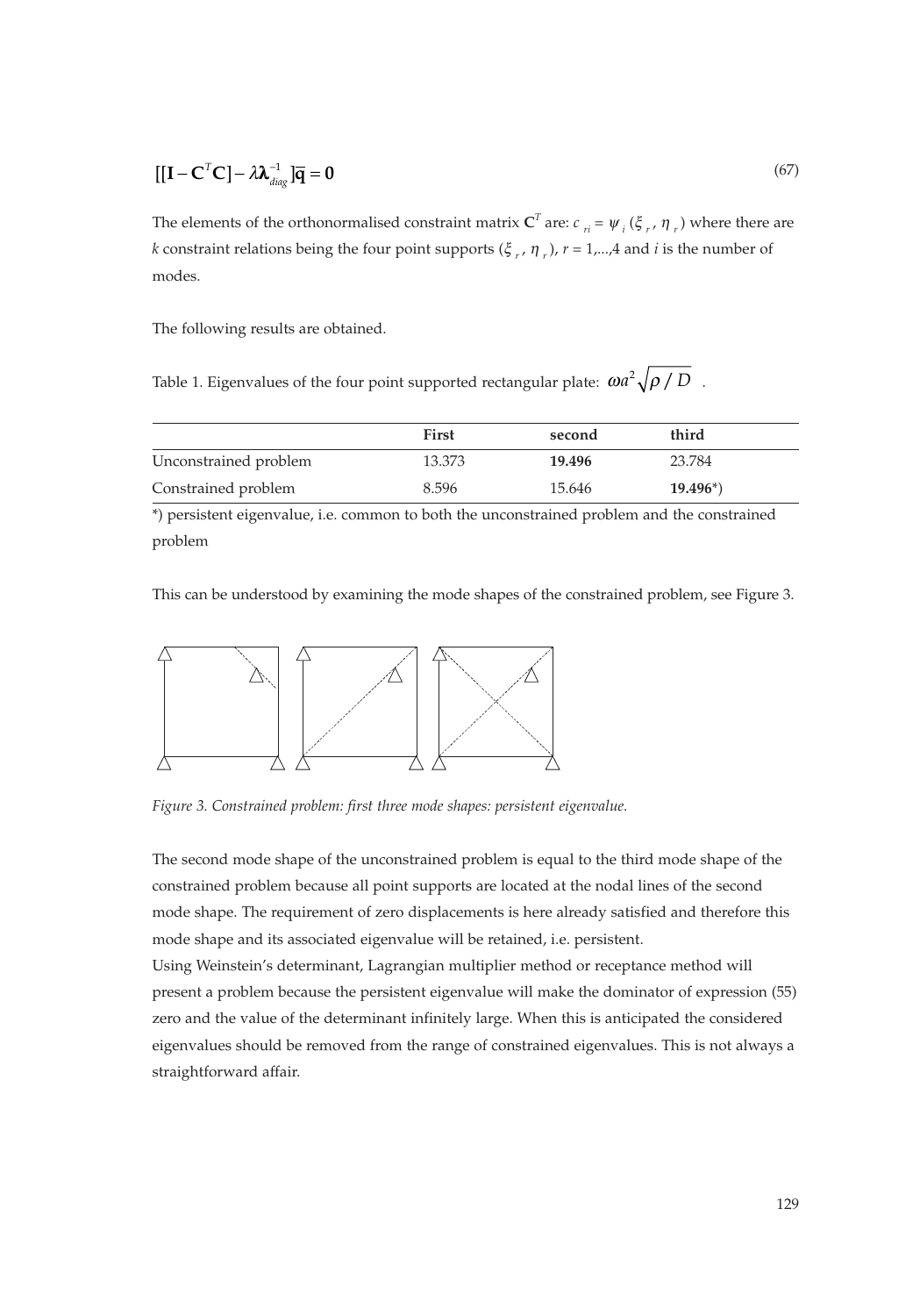## **9 Conclusions**

The Lagrangian multiplier method and the receptance method have similar constrained eigenvalue expressions to Weinstein's determinant for intermediate problems of the first type. These methods do not allow persistent eigenvalues to be present, i.e. those eigenvalues that are common to both the unconstrained problem and the constrained problem. To solve the resulting eigenvalue equations dedicated numerical solution procedures are required such as the root finding procedures like the bi-section methods. However, persistent eigenvalues stille pose a problem. One way of locating these eigenvalues is to plot the values of the determinant of the eigenvalue equations. In cases where infinite values are obtained may point in the direction of existing persistent eigenvalues. Even when this is successful multiple eigenvalues cannot be found. These problems have not been sufficiently addressed in the referenced literature. Once the eigevalues are established eigenvectors consisting of Lagarangian multipliers can be obtained. Thereafter, the eigenvectors have to be transferred into displacement eigenvectors to plot made shapes and/or to perform dynamic analyses.

In addition it should be noted that the Lagrangian multipliers represent the forces (or moments) of constraint acting at the point to achieve zero displacements (or rotations).

The elements in the resulting eigenvalue equations can be regarded as influence coefficients. It is well known that the Rayleigh-Ritz method provides upper bounds for the eigenvalues. From the results obtained it can be concluded that the Lagrangian multiplier method also referred in the literature component mode synthesis method or modal synthesis method provides upper bounds for a fixed number of constraints and lower bounds for a fixed number of component modes.

Comparing the Lagrangian multiplier method and the receptance method reveals that influence coefficients have similar expressions as the receptances.

Weinstein's method for intermediate problems of the first type allow the development of the modal constraint method by realising that the Lagrangian multipliers can be expended into known quantities, i.e. they are inner products of the unconstrained operator with constraint functions, which in turn are related to the physical constraints.

The resulting constrained eigenvalue expression can be solved with standard numerical eigenvalue routines. Also zero modal displacements (or rotations) do not pose a problem.

In the literature about Lagrangian multiplier methods and receptance methods no special attention is paid to precautions needed to avoid an ill-conditioned state of the constraints matrices. This can be diagnosed by applying the Gram-Schmidt orthonormalisation procedure,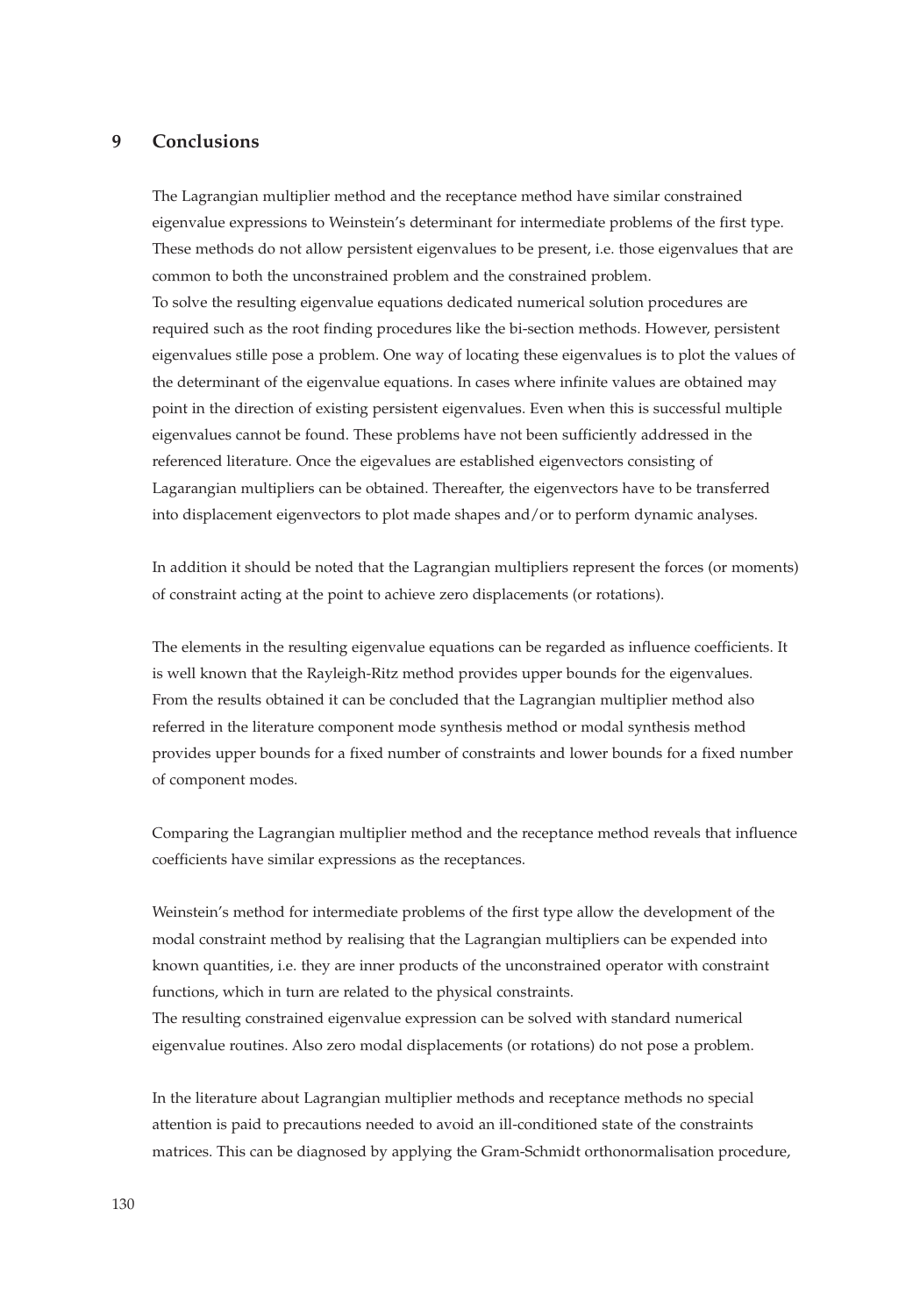which is a requirement for the modal constraint method. In other words, no remarks can be found in the vast literature about the component mode synthesis method that the column vectors in matrix need to be linearly independent, otherwise poor results may be obtained. Also when constraining points are selected too close to each other the matrix may become ill conditioned.

The results obtained by various authors show that increasing the number of constraints for a fixed number of terms will result in lower bounds for the constrained eigenvalues whereas increasing the number of terms for a fixed number of constraints will result in upper bounds as is well-known for applying the classical Rayleigh-Ritz method. This hypothesis can be proved to be true but in view of the available space it will be an issue for a separate paper.

It is pointed out that coupling unconstrained subsystems may also be treated by the methods displayed. These problems merely require the differential modal displacements of the two subsystems to be zero.

Finally, it is mentioned that also buckling of constrained linear mechanical systems can be treated with the modal constraint method as buckling of structures can be seen as an eigenvalue problem.

# **References**

- 1. Courant-Hilbert, Methods of mathematical physics, Vol. 1, Interscience Publishers Inc.,NY, 1st Ed.
- 2. Gould, S.H., Variational methods of eigenvalue problems: An introduction to the Weinstein method of intermediate problems, University of Toronto Press, 2nd Ed., 1966
- 3. Weinstein, A., Etude des spectres des equations aux derivees partielles de la theorie des plaques elastiques, Memoires des sciences mathematique, fasc. 88, Gauthier-Villars, Paris 1937.
- 4. Budianski, Hu, The Lagrangian multiplier method for finding upper and lower limits to critical stresses of clamped plates, NASA Special Publication, Report No. 848, 1946.
- 5. Bishop, R.E.D., Johnson, D.C., The mechanics of vibration, Cambridge University Press, 1960.
- 6. Dowell, E.H., Free vibration of linear structures with arbitrary support conditions, ASME Journal of Applied Mechanics, 1971, Vol.38.
- 7. Kerstens, J.G.M., On the free vibrations of constrained linear mechanical systems, PhD Thesis, University of Twente, The Netherlands, 1983.
- 8. Kerstens, J.G.M., Vibration of a rectangular plate at an arbitrary number of points, Journal of Sound and Vibration, 1979, Vol.65.